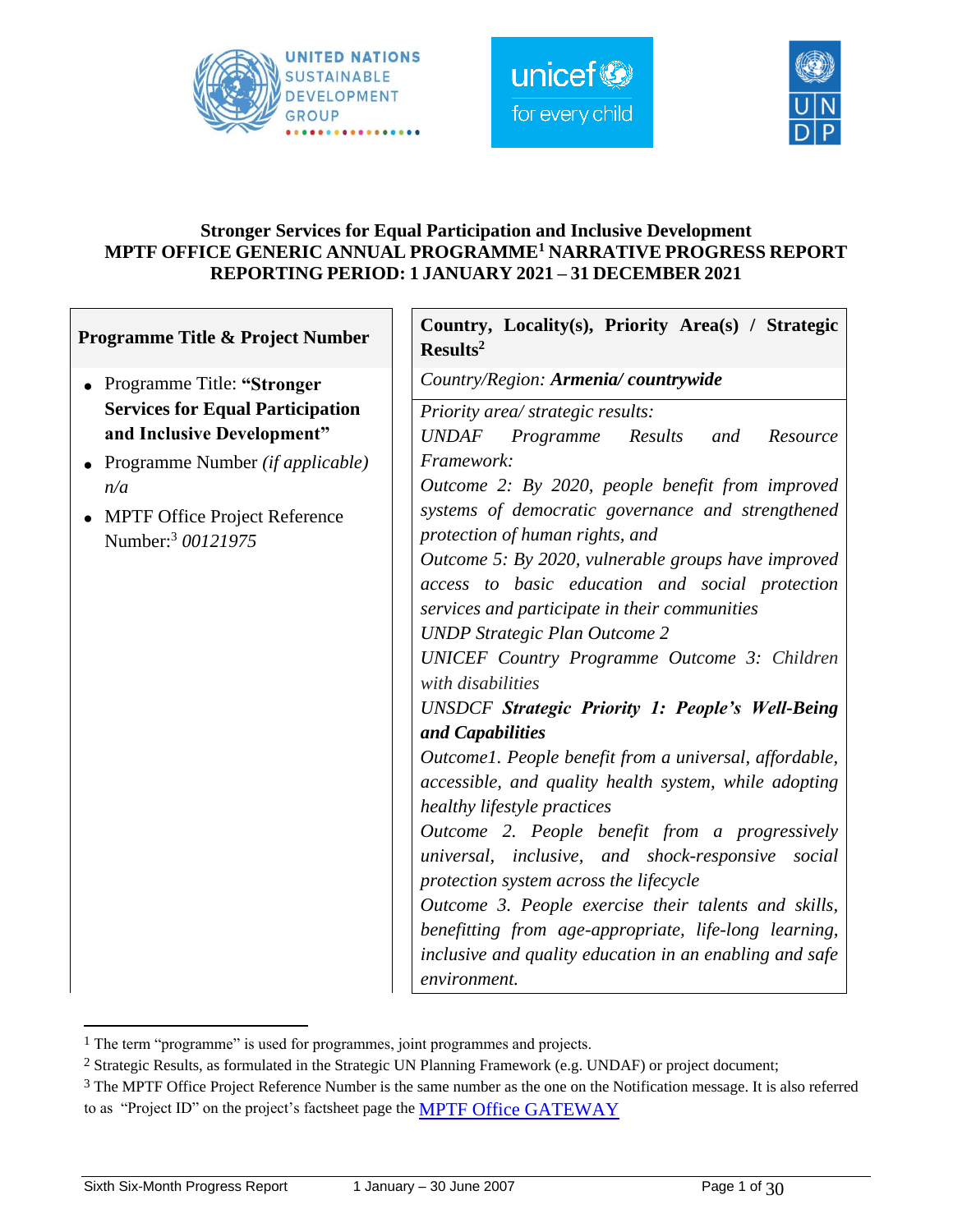| <b>Participating Organization(s)</b>                                                                                                |                                                                              | <b>Implementing Partners</b>                                                                                                                                                                                                                                                                                                                                                                                                                                                                                                                                                                                                                     |                      |
|-------------------------------------------------------------------------------------------------------------------------------------|------------------------------------------------------------------------------|--------------------------------------------------------------------------------------------------------------------------------------------------------------------------------------------------------------------------------------------------------------------------------------------------------------------------------------------------------------------------------------------------------------------------------------------------------------------------------------------------------------------------------------------------------------------------------------------------------------------------------------------------|----------------------|
| Organizations that have received direct<br>funding from the MPTF Office under<br>this programme<br><b>UNDP</b> and <b>UNICEF</b>    |                                                                              | National counterparts (government, private, NGOs &<br>others) and other International Organizations<br>• Ministry of Labour and Social Affairs<br>• Ministry of Health<br>• Ministry of Education, Science, Culture and Sport<br>• Ministry of Territorial Administration and<br>Infrastructure<br>• Armenian State Medical University<br>• Armenian State Pedagogical University<br>• Yerevan State University (Dep of Sociology and<br>Social Work)<br>• American University of Armenia<br>• Local NGOs and OPDs (Organization of persons<br>with disabilities) providing services to persons/children<br>with disabilities<br>$\bullet$ UNFPA |                      |
| <b>Programme/Project Cost (US\$)</b>                                                                                                |                                                                              | <b>Programme Duration</b>                                                                                                                                                                                                                                                                                                                                                                                                                                                                                                                                                                                                                        |                      |
| Total approved budget<br>as per project document:<br>MPTF/JP<br>Contribution <sup>4</sup> :<br>by Agency (if<br><i>applicable</i> ) | 3,082,320<br><b>USD</b><br><b>UNICEF:</b><br>1,500,120<br>UNDP:<br>1,582,200 | Overall Duration (months);                                                                                                                                                                                                                                                                                                                                                                                                                                                                                                                                                                                                                       | 36 months            |
| Agency Contribution: by<br>Agency (if applicable)                                                                                   | <b>UNICEF:</b><br>80,000 USD                                                 | Start Date <sup>5</sup>                                                                                                                                                                                                                                                                                                                                                                                                                                                                                                                                                                                                                          | 01 July, 2020        |
| Government<br>Contribution<br>(if applicable)                                                                                       |                                                                              | Original End Date <sup>6</sup>                                                                                                                                                                                                                                                                                                                                                                                                                                                                                                                                                                                                                   | 31 December,<br>2022 |

<sup>4</sup> The MPTF or JP Contribution, refers to the amount transferred to the Participating UN Organizations, which is available on the **MPTF Office GATEWAY** 

<sup>&</sup>lt;sup>5</sup> The start date is the date of the first transfer of the funds from the MPTF Office as Administrative Agent. Transfer date is available on the **MPTF Office GATEWAY** 

<sup>6</sup> As per approval of the original project document by the relevant decision-making body/Steering Committee.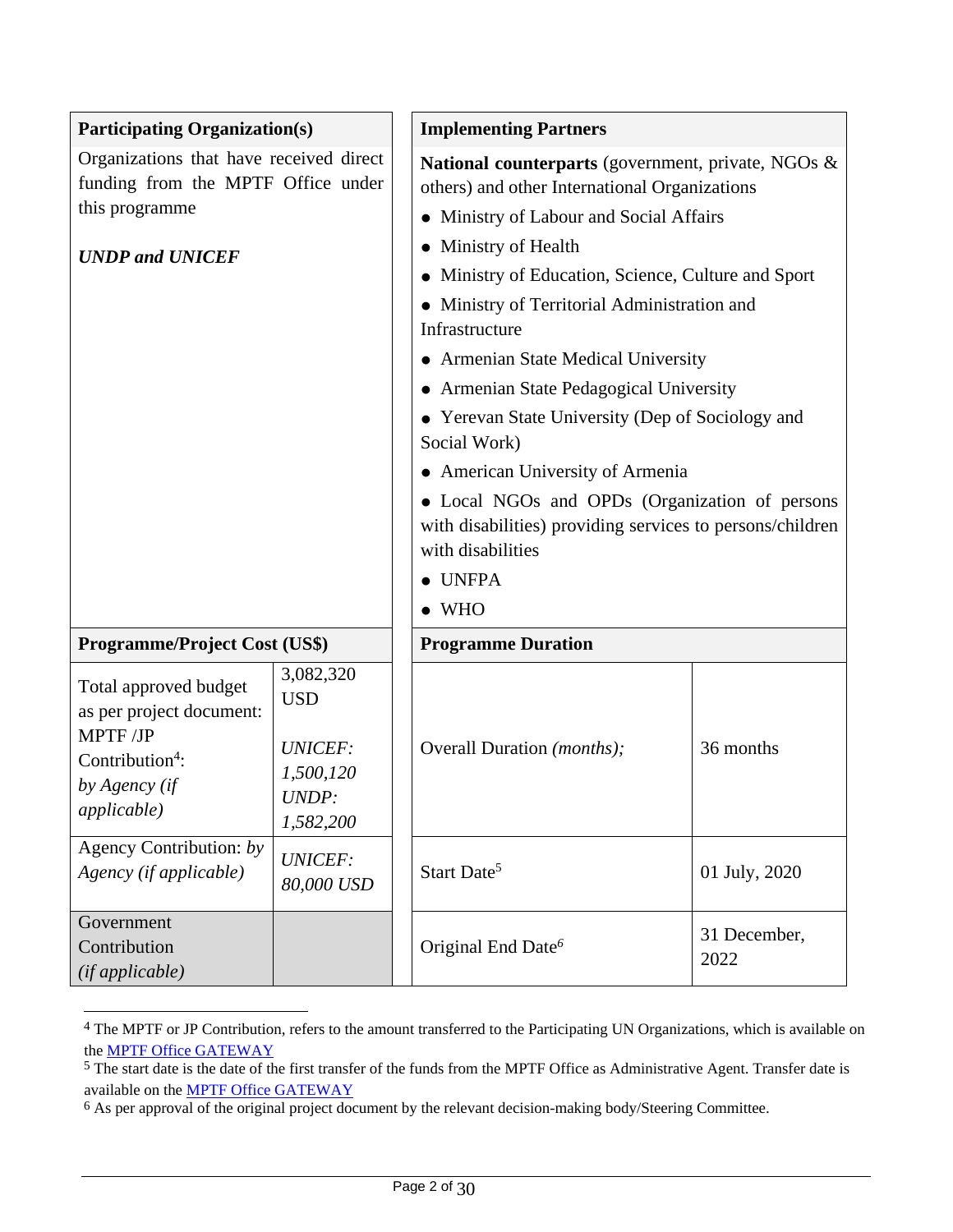| Other<br>Contributions<br>(donors)<br>(ifappliedble)                                             |                               | Current End date <sup>7</sup>                                                                                                                                          | 31 July, 2023 |
|--------------------------------------------------------------------------------------------------|-------------------------------|------------------------------------------------------------------------------------------------------------------------------------------------------------------------|---------------|
| <b>TOTAL:</b>                                                                                    | 3,162,230                     |                                                                                                                                                                        |               |
| <b>Programme</b><br><b>Term Eval.</b>                                                            | <b>Assessment/Review/Mid-</b> | <b>Report Submitted By</b>                                                                                                                                             |               |
| Assessment/Review- if applicable<br>please attach<br>$Yes \mid \vee \mid No$<br>Date: dd.mm.yyyy |                               | Name: Natia Natsylishvili<br>$\Omega$<br>Title: UNDP Resident Representative<br>Participating Organization (Lead): UNDP<br>Email address: natia.natsvlishvili@undp.org |               |
| Mid-Term Evaluation Report $-i f$<br>applicable please attach<br>No Date: $dd.mm.$ yyyy          |                               |                                                                                                                                                                        |               |

<sup>7</sup> If there has been an extension, then the revised, approved end date should be reflected here. If there has been no extension approved, then the current end date is the same as the original end date. The end date is the same as the operational closure date which is when all activities for which a Participating Organization is responsible under an approved MPTF / JP have been completed. As per the MOU, agencies are to notify the MPTF Office when a programme completes its operational activities.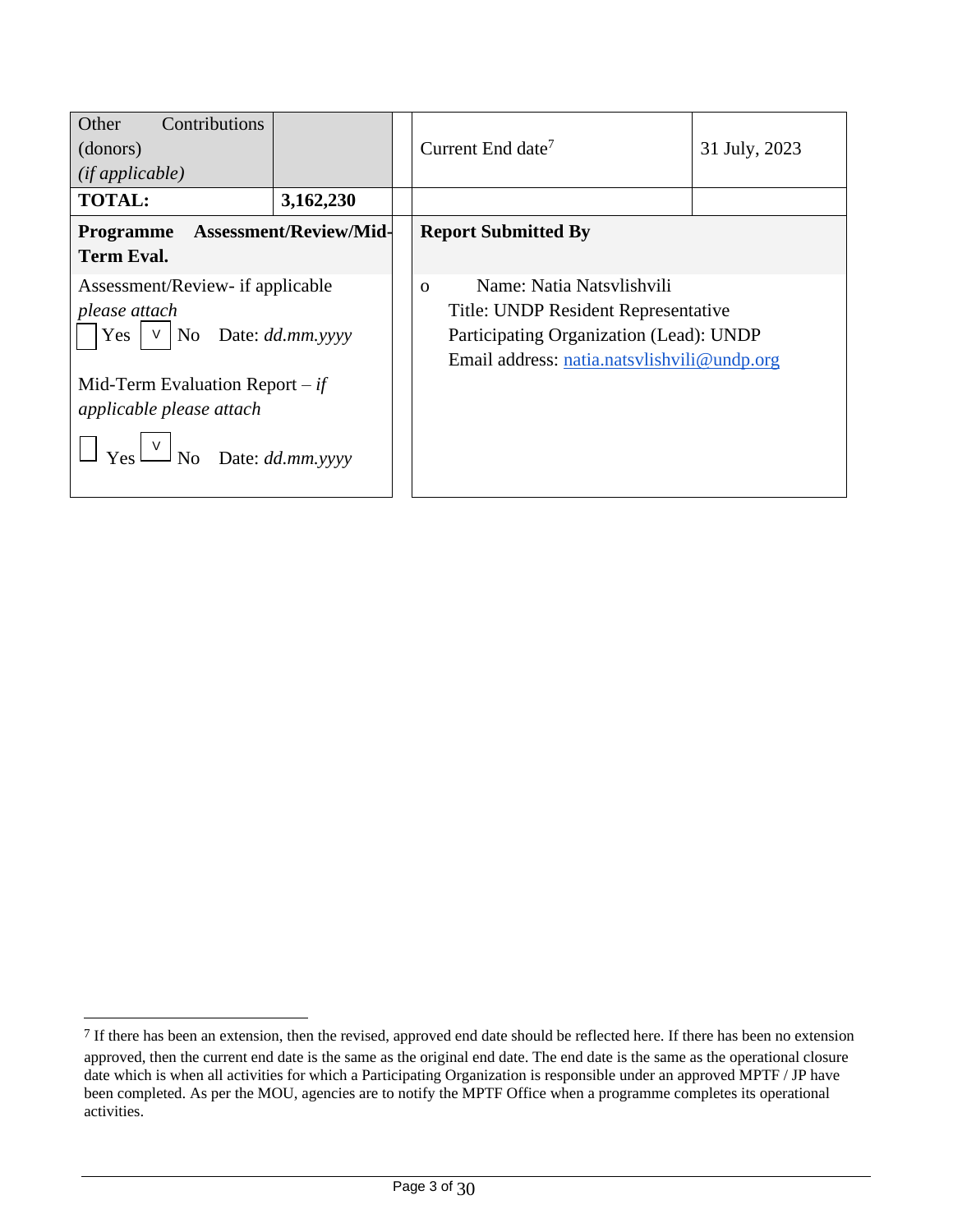## **List of abbreviations**

| AT                      | Assistive technologies                                               |
|-------------------------|----------------------------------------------------------------------|
| <b>CWD</b>              | Children with disabilities                                           |
| <b>IEP</b>              | Individualized education plan                                        |
| $\mathbf{J} \mathbf{P}$ | Joint Programme                                                      |
| <b>MHPSS</b>            | Mental Health and Psychosocial Services                              |
| <b>MoESCS</b>           | Ministry of Education, Science, Culture and Sport                    |
| MoH                     | Ministry of Health                                                   |
| <b>MoLSA</b>            | Ministry of Labour and Social Affairs                                |
| MoTAI                   | Ministry of Territorial Administration and Infrastructure            |
| <b>NGO</b>              | Non-governmental organization                                        |
| NK                      | Nagorno-Karabakh                                                     |
| <b>OPD</b>              | Organizations of Persons with Disabilities                           |
| <b>RPPC</b>             | Republican Pedagogical-Psychological Center                          |
| <b>SDG</b>              | Sustainable Development Goal                                         |
| <b>SEN</b>              | <b>Special Education Needs</b>                                       |
| <b>SER</b>              | Socio-economic response                                              |
| <b>UNCRC</b>            | United Nations Convention on the Rights of the Child                 |
| <b>UNCRPD</b>           | United Nations Convention on the Rights of Persons with Disabilities |
| <b>UNDAF</b>            | United Nations Development Assistance Framework                      |
| <b>UNDP</b>             | <b>United Nations Development Programme</b>                          |
| <b>UNICEF</b>           | United Nations Children's Fund                                       |
| <b>UNSDCF</b>           | United Nations Sustainable Development Cooperation Framework         |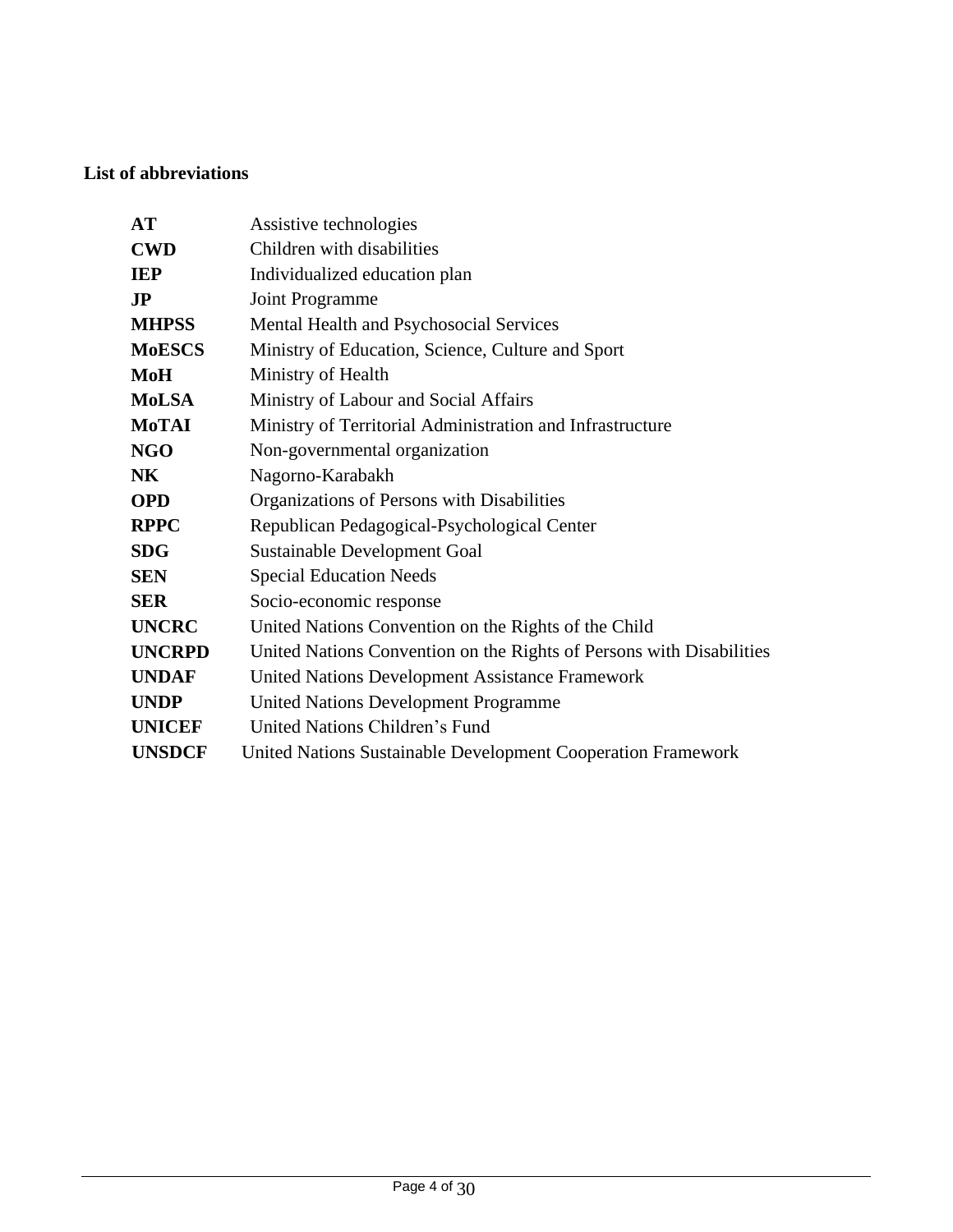#### **NARRATIVE REPORT FORMAT**

#### **EXECUTIVE SUMMARY**

UNDP and UNICEF joint project aims to strengthen the basic service provision system in Armenia, through a *life-cycle approach* and provision of continuous care and support to children and adults with disabilities. This includes habilitation and rehabilitation, health, social and developmental services, all of which are extremely weak or not available in most regions of Armenia. Persons with disabilities (including children with disabilities) have very limited choice when it comes to the needs-based services and support, especially in areas far from the capital city. The project assists the Armenian Government in its efforts to reform the disability assessment and service provision system by enhancing equitable access to services and participation of persons with disabilities in public life.

The year of 2021 had a more active space of implementation although the COVID-19 restrictions continued to prevail, including the post-conflict consequences. All this had an impact on the overall project implementation, which created a need for readjustment of some activities due to limited opportunities for organizing face-to-face events, extended meetings, and workshops.

The programme has contributed to a greater inter-sectoral collaboration on the issues of disability and served as catalyst for integration of disability issues in specific projects/programming, as well as for mobilizing additional resources from Government, the UN systems, the international community and other partners. Agreement was reached between three main counterparts – Ministry of Labour and Social Affairs (MoH), Ministry of Education, Science, Culture and Sport (MoESCS), and Ministry of Health (MoH), on data exchange and data management for assessment and service provision.

Roles and responsibilities of the Republican Pedagogical Psychological centre (RPPC), subdivision of the MoESCS and the Medical Social Expert Committees, subdivision of MoLSA were clarified in the need-based assessment of children under 18 and mechanisms are setting up between the mentioned two ministries to facilitate information exchange.

It should be noted that in 2021 COVID-19 and the consequences of the conflict in and around Nagorno-Karabakh (NK) continued to had a significant impact on the progress of Armenia's reform agenda, including disability reform. These overlapping crises together exposed the entire population of Armenia to a range of traumas, from significant loss of life to extensive economic and social costs, especially affecting the poor and most vulnerable. Following the electoral victory, in July 2021 the Government of Armenia (GoA) presented a five-year program, outlining the priorities for 2021-2026. Additionally, in 2021 the GoA and the United Nations Country Team (UNCT) signed the 2021-2025 United Nations Sustainable Development Cooperation Framework (UNSDCF) for Armenia. Twenty resident and nonresident UN entities joined the compact to contribute coherently and effectively to the Government development programme.

Despite the lingering geopolitical tensions and humanitarian concerns, 2021 was still a period of slow recovery in the country. Thus, it should be documented that 2021 was marked with considerable progress in the disability reform area. Specifically, the establishment of the Unified Social Service with around 50 territorial offices uniting the services for pensions, social assistance to families and children,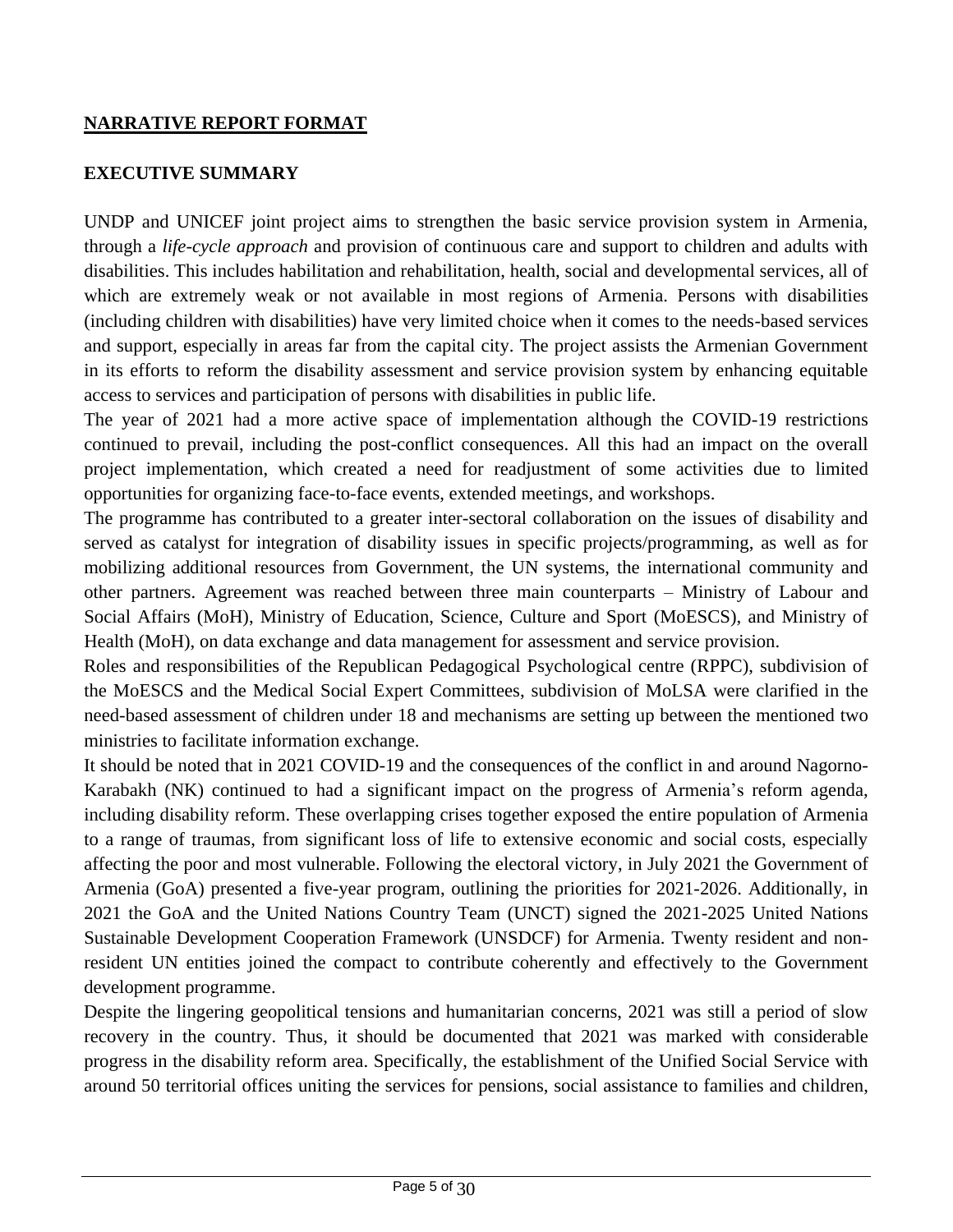disability assessment and labour market programmes within one entity to facilitate easier, faster, and more efficient services for citizens. In May 2021, the Government of Armenia approved two new Laws: Law on the Rights of Persons with Disabilities and Law on Functional Assessment which will allow to operationalize the ICF based disability assessment, certification, and services provision in the coming years. Those are important legal acts adoption of which is a milestone in protection of the rights of persons with disabilities, including children with disabilities and result of UN consistent advocacy and technical support to the Government.

## **I. Purpose**

The project aims to deliver comprehensive support to advance the rights of persons and children with disabilities, to improve and strengthen the service provision and support the GoA in the implementation of the UNCRPD.

The **overarching goal of the ongoing programme** is to **create a system of disability assessment and service provision that in addition to providing services to address issues identified by a medical diagnosis, includes the right of people with disabilities to participate fully in social and economic life**.

The programme has four main objectives:

1. Improved access to services and programmes **for persons with disabilities (with special attention on children) at the/or close to the place of their residence** through modernized and strengthened service centers.

2. Establishment of a policy **framework to support the modernized and strengthened multidisciplinary service provision** in habilitation, rehabilitation, assistive technology, and assistance and support services at community level.

3. Strengthened **capacities at national and local levels for policy makers and service providers** to ensure quality and timely service provision to children and persons with disabilities.

4. Raise society's awareness of disability issues and **foster greater knowledge among children and adults with disabilities on their rights** and on how to exercise them.

The programme logic is built in line with the Government reform agenda and support the implementation of measures that are designed to meet Armenia's commitments for the rights of persons with disabilities and the rights of the child as enshrined in the UN Convention on the Rights of Persons with Disabilities (UNCRPD) and the UN Convention on the Rights of the Child (UNCRC) and will be strongly aligned with the Global Development Agenda 2030.

The activities of the programme directly target multiple articles of UNCRPD, those are: Articles 9 (Accessibility), 12 (Equal recognition before the law), 19 (Living independently and being included in the community), 20 (Personal mobility), 25 (Health), 26 (Habilitation and rehabilitation), 28 (Adequate standard of living and social protection), 31 (Statistics and data collection), 32 (International cooperation) and 33 (National implementation and monitoring). It also supports Articles 4 (General obligations), 5 (Equality and non-discrimination), 6 (Women with disabilities), 7 (Children with disabilities) and other articles indirectly.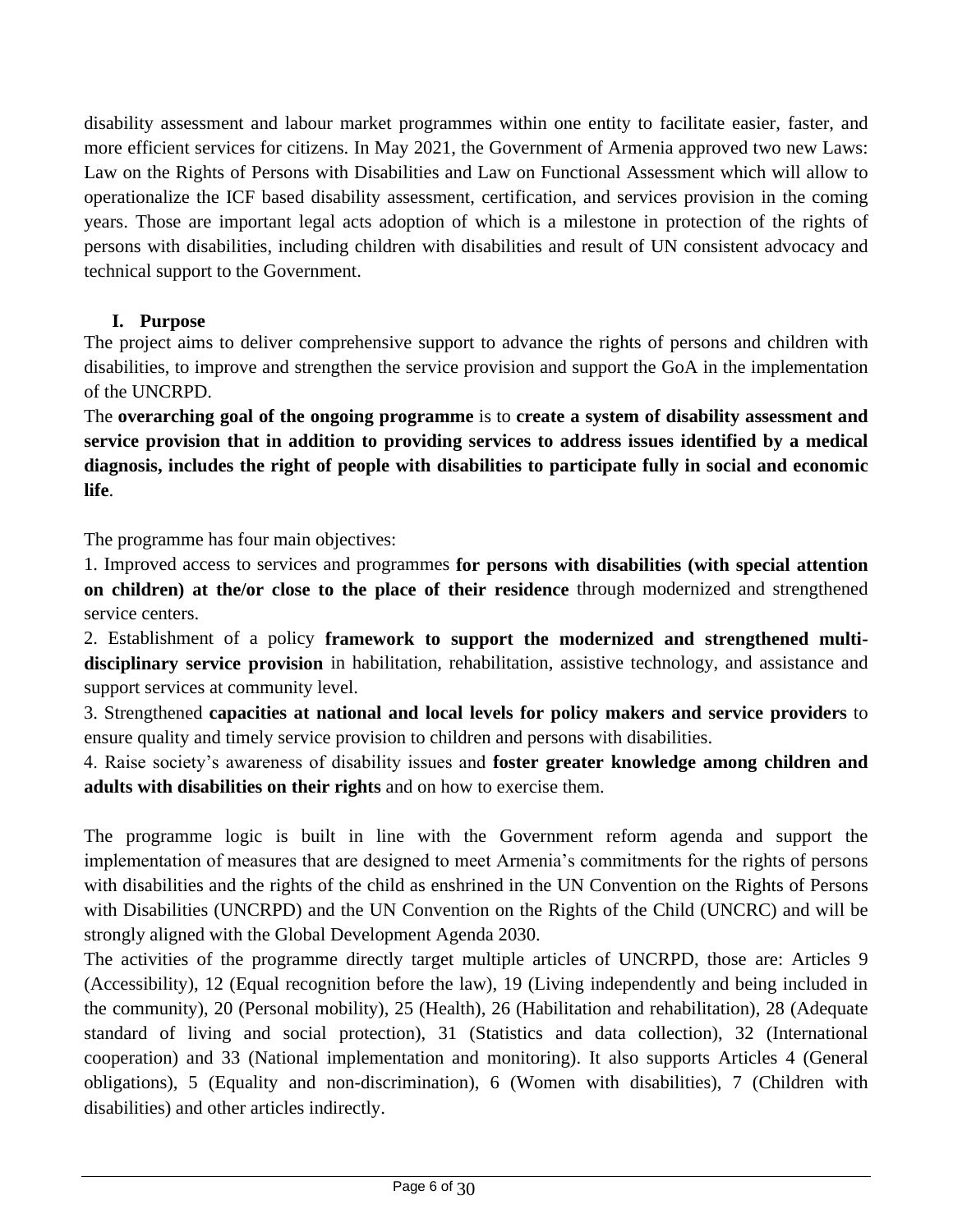The disability reform roadmap for the transition period highlights an urgent need for improvement and strengthening of the services provision system in Armenia to meet the needs of persons/children with disabilities. As such, the availability of accessible and affordable rehabilitation plays a fundamental role in achieving Sustainable Development Goals (SDG), mainly SDG 3, "Ensure healthy lives and promote well-being for all at all ages"<sup>8</sup> and SDG 4 "Ensure inclusive and equitable quality education and promote lifelong learning opportunities for all" at the same time paving way to achievement of other related SDGs.

The programme also fed into the overall Strategic UN Planning Framework, particularly the 2021-2025 United Nations Sustainable Development Cooperation Framework (UNSDCF) for Armenia. Disability inclusion is specifically reflected in the **Strategic Priority 1: People's Well-Being and Capabilities**.

As highlighted by the CF for Armenia, the rights of persons with disabilities have been high on the government's agenda through the ongoing comprehensive reform, however, an enabling legal and policy framework and disability-inclusive policy, programming, and services at all levels remain to be seen. In this regard, war veterans who have been disabled during the course of the recent NK conflict are of particular concern. Hence UNCT efforts as part of the CF implementation will contribute to addressing the immediate and longer-term needs, focusing on the most vulnerable groups, such as women, children, as well as war veterans, including those with newly acquired disabilities.

CF outcome indicators are disaggregated by disability, sex, and age to the extent possible, including disability disaggregated data on enrolment as well as child-, disability- and gender-sensitive integrated social services system countrywide.

The current program is also in line with the strategic directions of UNICEF Armenia Country Programme for 2021-2025, particularly with the Output 3.2: Affordable and quality cross-sectoral social policies, schemes and services for children with disabilities and their families are strengthened and support their development, a quality education and transition to independent living.

<sup>8</sup> *United Nations. Sustainable Development Knowledge Platform. Sustainable Development Goals. Available from: https://sustainabledevelopment.un.org/sdgs*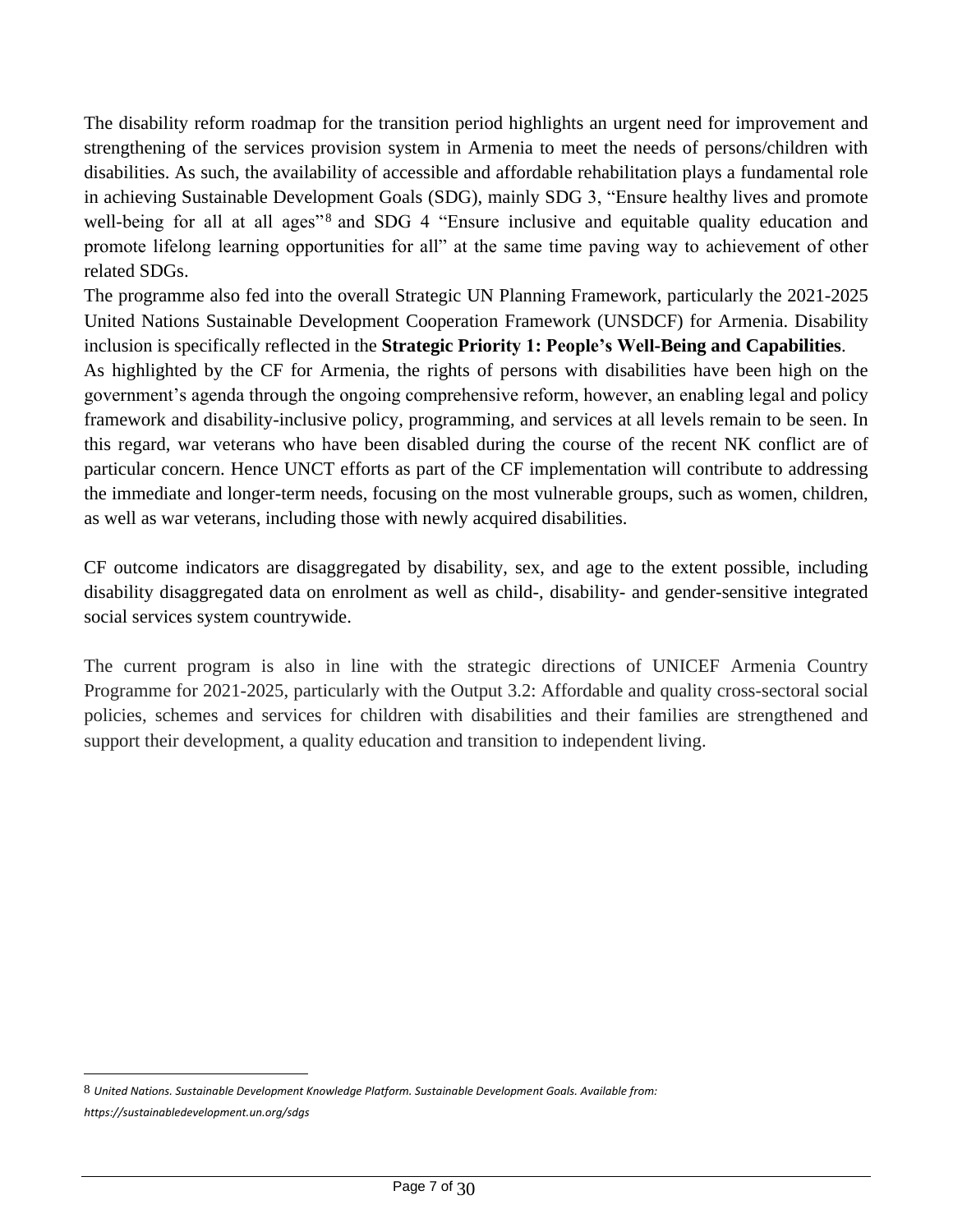## **II. Results**

# **a. Narrative reporting on results**

# **Outcome**

**JP Outcome:** By 2022, Institutions and systems strengthened to improve protection of human rights through enhancement of access to services and inclusive environment for participation of persons with disabilities, including children with disabilities.

The Law on the Rights of Persons with Disabilities and the Law on Functional Assessment were adopted by the Government on May 5, 2021. Agreement was reached between line ministries on data exchange and data management for the assessment and provision of services to ensure the broader coverage and comprehensive approach. The MoLSA prioritized the structural changes in disability assessment system with development of a roadmap on operationalization of the International Classification of Functioning, for which a working group under the Deputy Minister of Labour was established. Among other activities the roadmap aims at transformation of medical social examination committees into the International Classification of Functioning assessment centres within the United Social Service territorial offices, and development of service packages for persons/CWD.

To define the baseline and targets for outcome's indicators the baseline survey was designed and initiated in communication with all line ministries.

## ● **Outputs**

**Output 1. Access to services and programmes for persons with disabilities (with special attention on children) close to the place of their residence through modernized and strengthened service centers improved.**

**Support development of regional modernized Centers of Excellence for Independent Living (including support for assistive technologies) to provide across the life-cycle continuum care to persons with disabilities (including children with moderate and severe disabilities) and include the establishment of the institute of personal assistants and provision of mobile services.**

The UNDP, in partnership with national and international experts, has designed the concept for Centers for Independent Living (CILs), which has already been approved by the MoLSA and has been shared with the wider group of OPDs for review and comments. The concept will be further shared with the SC. Also, the preliminary expenditure list for operational costs was drafted based on the services and personnel needs included in the concept. The regions for intervention will be identified in the beginning of 2022, the request to provide list of buildings suitable for the concept has already been shared with the MoLSA.

In parallel, the actual capacity needs are under review in coordination with number of partners, including Government agencies, WHO, ICRC and others involved in strengthening similar capacities for rehab services.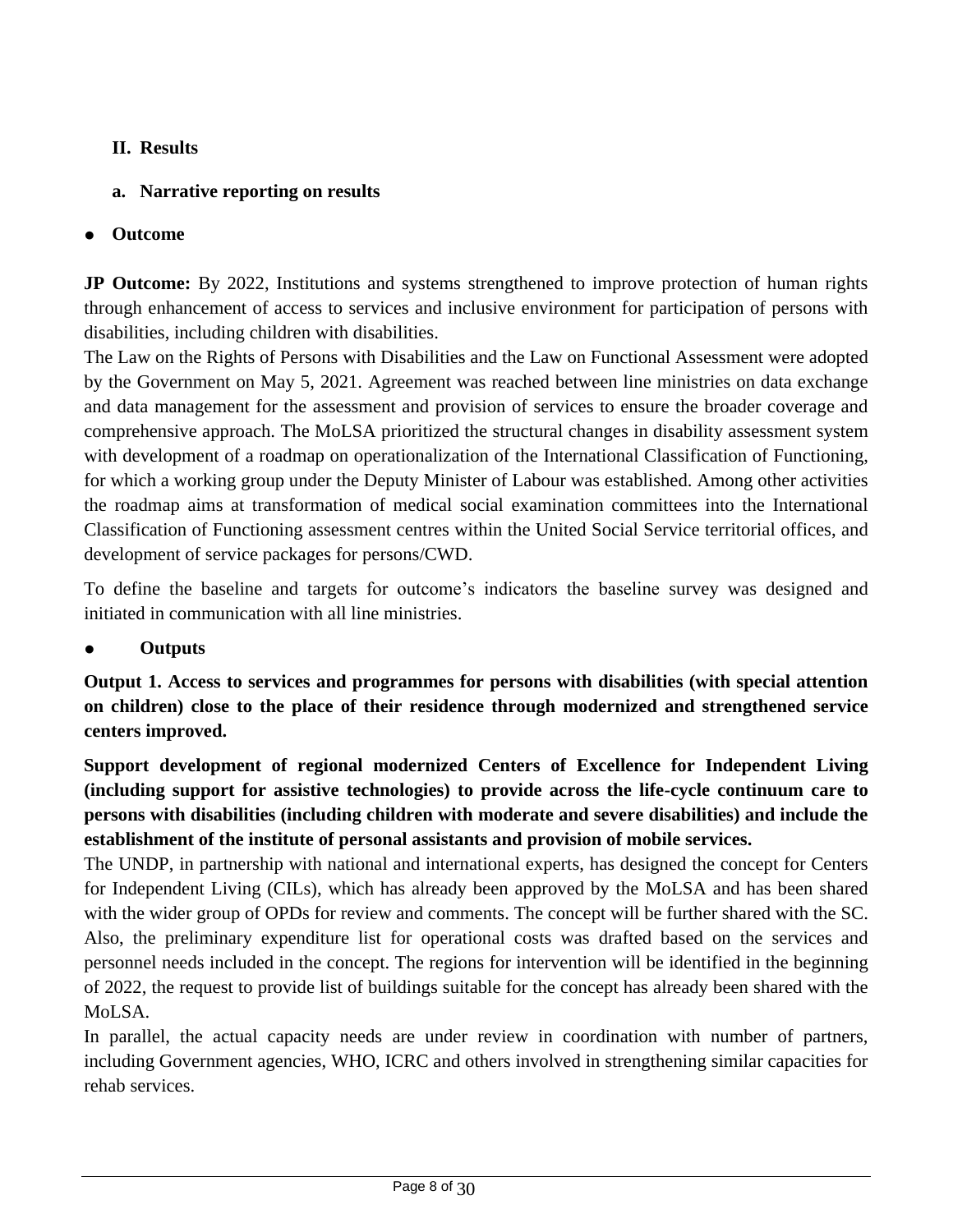The Concept of the Centers of Excellence for CWD was discussed with the MoLSA. The concept has also been shared with the OPDs for comments, after which it will be presented to all engaged stakeholders with the Board, including MoESCS, MoTAI and MoH.

By 2020 within the reform on inclusive education the MoESCS transformed all special and bordering schools into regional pedagogical psychological centers, except seven special schools where 521 children with severe and complete disabilities are enrolled. Even though all mainstream schools in the country are inclusive and 20 regional pedagogical-psychological support centers are established through the country, still the conditions in schools are not adequate and some specific types of services, such as sign language interpreter or typhlopedagogue (who teach children with visual impairments to read Braille) are not available in most of the schools due to the lack of specialists.

Case studies on CWD conducted after closing of the special schools, revealed that some of them after several attempts to attend the mainstream inclusive schools eventually entered another special school where specific support and care are provided. Therefore, in order to ensure the rights of all children, including children with severe disabilities, and to promote their smooth transition to mainstream schools, the MoESCS is considering the possibility of transforming the remaining special schools into the Resources centers or the Centers of Excellence as an additional support to inclusive practices in education system. These centers will provide independent living skills and support to children with moderate and severe disabilities through the country to facilitate their education in mainstream schools. The Concept of Resource centers was discussed with the parents of children with disabilities, service providers, special and mainstream inclusive schools, and line ministries. In 2022 UNICEF is planning to engage into a new partnership with RPPC and the Special School for Children with Hearing Impairments to model a Resource Center; develop an assessment toolkit and a package of methodological literature; capacitate the relevant specialists, teachers working with this target group of children, as well as to sensitize parents on effective support to children with hearing impairments to contribute to their smooth involvement in mainstream education.

## **Strengthen capacity of healthcare professionals in early identification and early intervention at the primary, secondary and tertiary levels of the health care system.**

UNICEF continues to work on advancing early identification and intervention practices. The training module and practical guide on "Child development, developmental delays, and basics of early intervention" for health staff at primary health care level has been finalized based on the piloting in one consolidated community. The training module was accredited by the Ministry of Health to be included in the continues medical education.

Several legal documents were developed to enable the provision of multi-disciplinary rehabilitation services for children (Ex. Follow up Growth Charts for children with cerebral palsy to be used by primary health care workers; Follow up of neonates with developmental risk factors; Antenatal screening of Alpha-fetoprotein). The policy framework for early identification of developmental delays/ disabilities has been revised.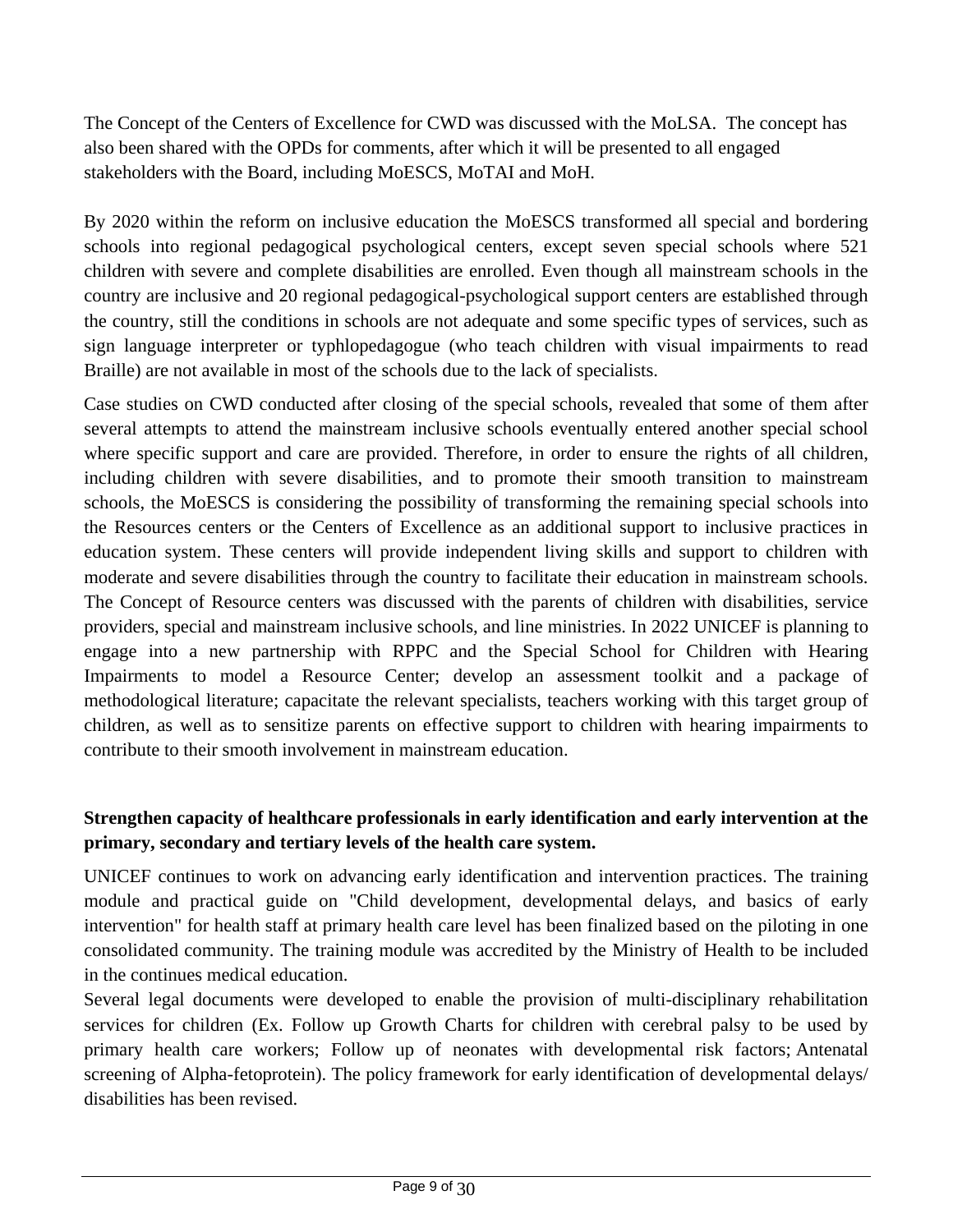## **Modelling a system of provision of rapid psychological (posttraumatic) services for families (mothers, fathers, and caregivers) in crisis due to birth of a child with disability or newly diagnosed as child with disability or adult with disability.**

Negotiation is initiated and agreed on development of the modelling system of provision of rapid psychological services for families.

#### **Support development of specialized units for integration of mental health identification into primary care at community level.**

In the late 2020, to provide timely response to the post-conflict challenges, the main target group (adults) was altered to include and focus on immediate support schemes for physical and/or psychosocial rehabilitation of war veterans. In this regard the UNDP has established partnerships with leading physical and psycho-social rehabilitation centers in Armenia. For the purpose of identification of urgent and primary needs of war veterans needs assessment was conducted in cooperation with the "Homeland Defender" rehabilitation center (HD). Over 3500 war veterans' health, assistive technology, social, living, psychological, educational, employment and legal needs were identified. Based on the assessment the further directions for support were outlined to be included both into this and other ongoing projects, as well as serve as baseline for new and broader support packages that are in development. Also, the results of the needs assessment served as an additional data baseline for the concept of CILs.

Additionally, in the framework of the project, in cooperation with the Yerevan State University's Center of Applied Psychology, establishment of the Psychosocial Rehabilitation Centre for Servicepersons and Victims of War (PRCSVW) was supported. The center is focusing on providing assistance via combined work by psychologists and psychiatrists, which is the best way to overcome the potential PTSD (posttraumatic stress disorder). With the UNDP support, the PRCSVW has assessed the needs and provided required treatment to over 300 war veterans, around 70% of who were identified to have PTSD and over 50% had anxiety disorder. In addition, in the framework of the Project, the collaboration of HD and PRCSVW served as a catalyst for both organisations to be further working together. Their partnership has continued beyond UNDP project and several new initiatives were started, including one on special support and training sessions for practicing rehabilitation specialists conducted by the PRCSVW, as well as continuous psycho-social consultations and assistance to the war veterans receiving treatment at the HD.

In addition, as part of post-conflict immediate crisis response and recovery measures, UNDP also supported prosthetic tools and materials provision to the newly established prosthetic center.

#### **Support needs assessment for Assistive Technology (AT), update the national list and build capacities for low-cost solutions.**

Taking into account the persistent demand for assistive products and hardship imposed by the absence of thereof, a new initiative – Tech2Life - was created to streamline the AT ecosystem building process by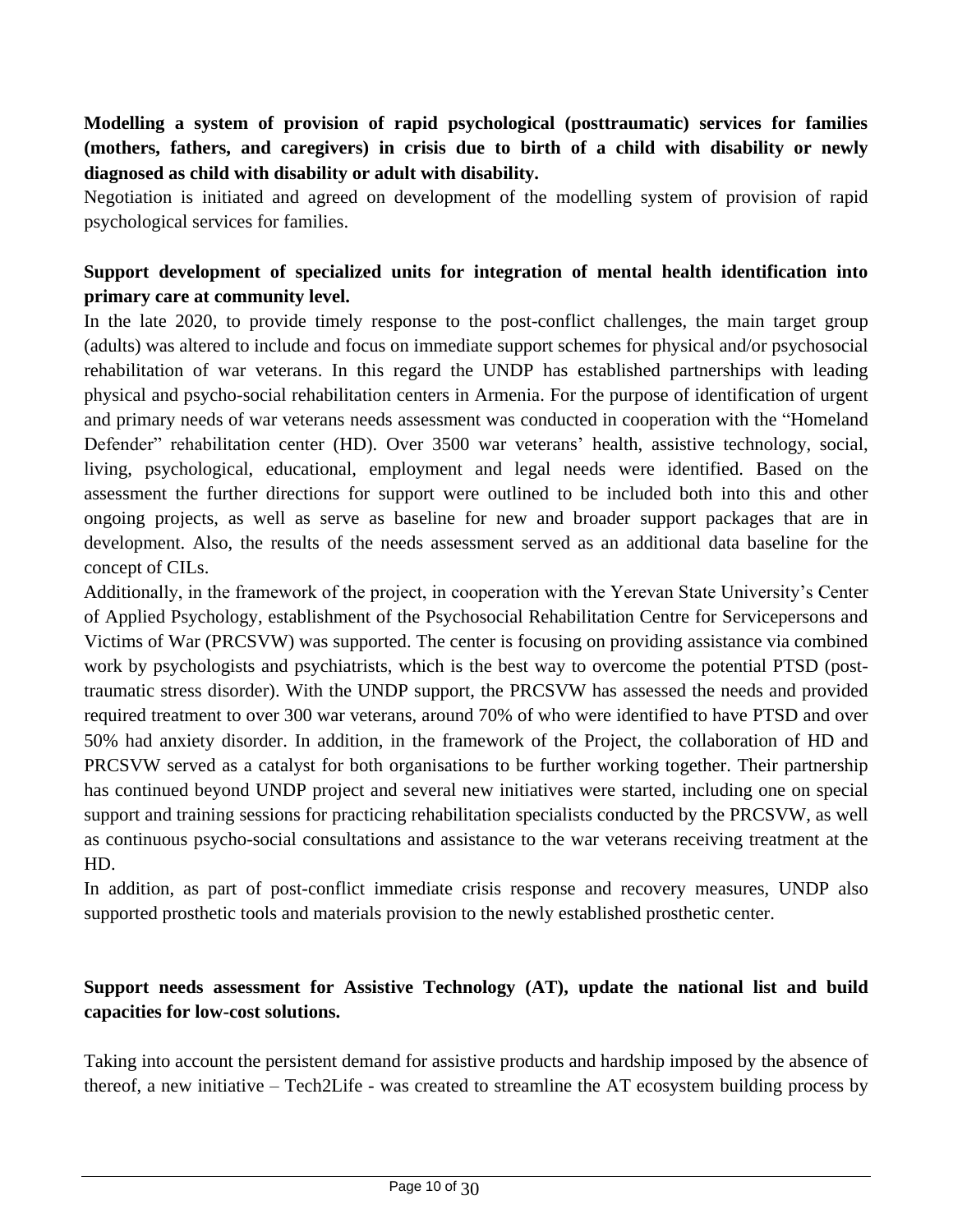serving as a platform where start-ups, donors, beneficiaries, organizations of people with disabilities (OPDs) and other interested stakeholders meet and act. The initiative encompasses several pillars, including work on all of the stages of the value chain, including ideation, acceleration, production and assistance with investments, as well as policy formation and development of the National Strategy and Policy on AT.



The comprehensive needs assessment conducted with the assistance of the "Homeland Defender'' rehabilitation center, helped to identify emergencies and necessities faced by the war veterans and their family members in terms of AT. As a further step, in collaboration with the World Health Organization Regional Office for Europe, the rapid Assistive Technology Assessment (rATA) has been initiated to identify and address country-specific needs related to assistive technology thus strengthening basic service provision and facilitating the development of the assistive technology ecosystem. It is expected that the results of the rATA will help to (1) explore new strategies and interventions to improve access to assistive technology; (2) highlight unmet assistive technology needs; (3) provide data that will help to plan and prioritize the provision of assistive technology; (4) evaluate the effectiveness of the current efforts directed toward strengthening access to assistive technology. The assessment is in process and the final report is expected to be available by September 2022.

At the same time, the Assistive Technology Capacity Assessment (ATA-C), a tool that helps to understand the AT sector at the national and subnational level using the 5P framework, is being elaborated to start in Spring 2022. The assessment aims to assist local stakeholders in collecting information to build up a comprehensive understanding of a country's capacity to regulate, finance, procure and provide AT to meet national needs appropriately. This, in consequence, can inform decision-makers, strengthen the AT sector, and improve access to assistive products.

In the framework of the Tech2Life initiative, as a pilot project within the ideation phase of the AT production value chain, the Assistive Technology Design Engineering Contest (ATDEC 2021) was developed and launched with National Polytechnic University of Armenia as an implementing partner to be completed in Spring 2022. The contest represents a unique challenge for young researchers and engineering teams from across the country to come up with innovative ideas of different AT products and solve real-life technological problems in an enabling environment to support assistive technology development and improvement opportunities for people with disabilities in the country. Aiming at the development of the assistive technology industry in Armenia, ATDEC provides, in particular, an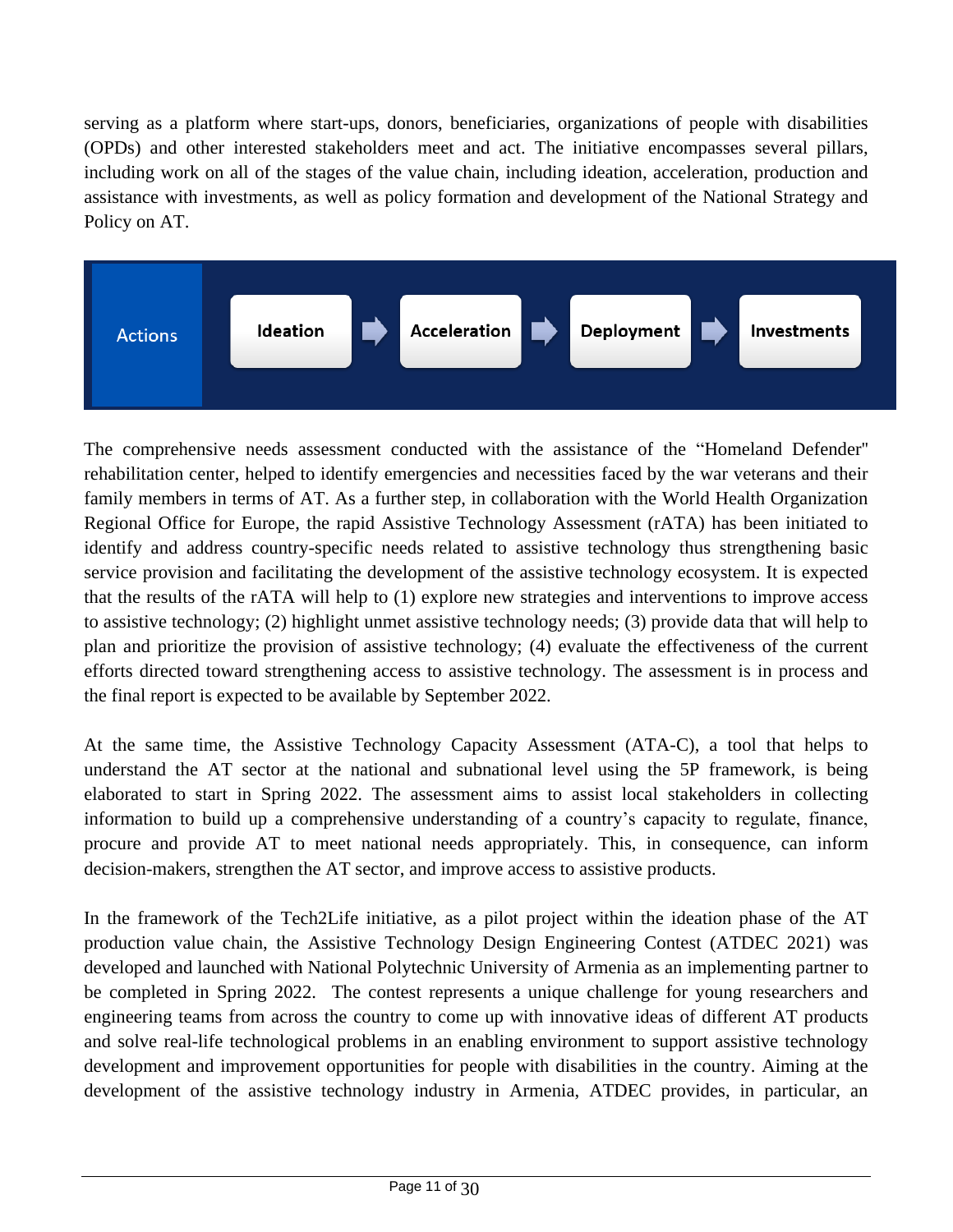opportunity for the youth to (1) improve its awareness of the challenges people with disabilities face and (2) get real-world engineering experience by developing people-centered solutions. It is planned, that the applicants will provide their initial solutions, and they would need to solve additional problem sets set for each of the products provided and given all the necessary resources in an enabling environment of a three-day workshop. The competition is set as hardware and software solutions and it is expected that as a result there will be at least three products (solution) that could be scaled up to serve the basis for a startup to further develop the product to be used across the country and, thus, benefit the interest of people with disabilities.

In addition, assistance was provided for the participation of three Armenian start-ups (QaylTech, ArmBionics and AIP Tech), involved in the local production and development of AT, in the SSSholidays mini-acceleration program, that took place on 6-12 December 2021 in the United Arab Emirates. The agenda of the event encompassed a specially developed educational programme that included panel discussions, mentorship sessions, campfire talks, and startup battles. During the SSSholidays, the start-ups had the opportunity to test their products, expand their network for potential sales and technology transfer activities, as well as discuss innovative solutions. Participation in the Startup competition brought the first and second places for the early-stage startup development to AIP Tech and QaylTech respectively and was followed by the monetary awards, which enabled the start-ups to book a space at the Arab Health Expo in Dubai to be held in the beginning of 2022. Arab Health is the leading medical equipment exhibition in the Middle East showcasing the latest innovations in healthcare and this would give an opportunity for the Armenian start-ups to present their products to an international audience, as well as exchange experience and knowledge with partners.

Within the disability reform, the Ministry of Labour and Social Affairs (MoLSA) introduced the provision of Assistive Technologies (ATs) through the vouchers, and gradually is introducing the provision of Ats regardless of the disability status. This opens the market for more suppliers and improves access of persons/children in need of ATs to AT variations included in the state-approved list. Considering the limited types of ATs supporting inclusion in the education process UNDP and UNICEF initiated the revision of the approved essential list of ATs. In December 2021, as a first step toward revising the national AT list, the UNDP has compiled a comparative analysis of the national list of the assistive products that are currently being provided by the GoA against the AT list established in Russia, and the Priority Assistive Products List, developed by WHO. This analysis has revealed the gaps that should be addressed. In 2022, it is planned to continue the consultations with RF partners, specifically the "Federal Scientific Center of Rehabilitation of the Disabled named after G.A. Albrecht" of the Ministry of Labour and Social Protection of the Russian Federation and the GoA to finalize the update of the AT list.

In 2021, through UNICEF and OPM technical support the RPPC experts developed a Catalogue of Assistive Technologies to promote meaningful and active participation of children with special educational needs in the education process. In 2022 UNICEF in collaboration with World Bank, UNDP, UNFPA, WHO will support with procurement of necessary ATs for the Functional Assessment Centers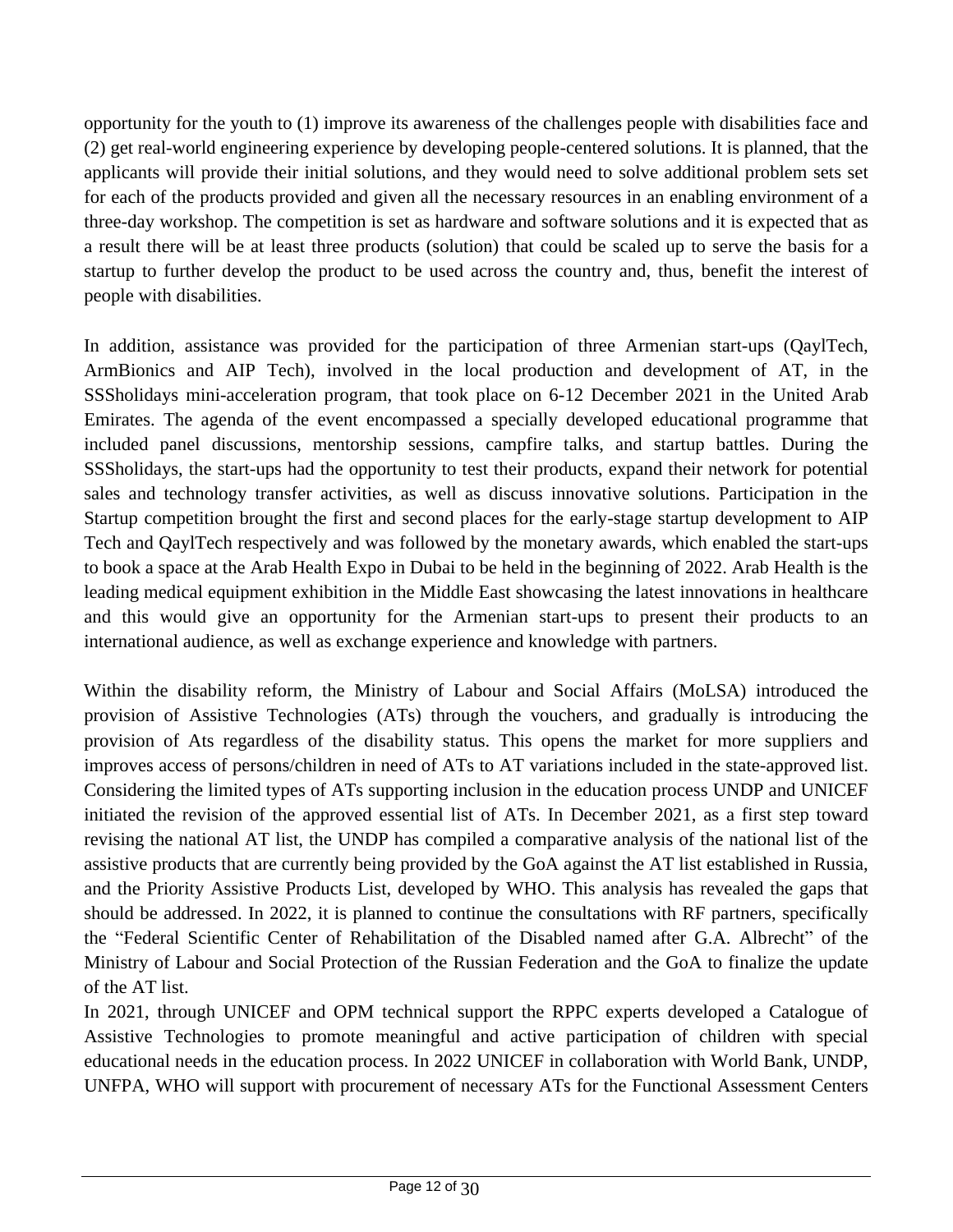under Unified Social Service Centers based on the proposed list by MoLSA, as well as for the model Resource Center for children with hearing impairments under MoESCS.

#### **Strengthen personal assistants and family support skills**

In collaboration with the OPDs, including the organization of parents of CWD, personal assistance and family support skills were provided through different models to find out the best-way depending on the circumstances, including children with moderate and severe disabilities and displaced children who are still in the moving. For families living far from the available services and for those families who are isolated due to the COVID, the model includes provision of physiotherapy equipment combined with the training of parents on how to work with child, and then follow up of child progress with further consultation and coaching using mix-method remotely and face-to-face.

## **Output 2. Policy framework to support the modernized and strengthened multi-disciplinary service provision in habilitation, rehabilitation, assistive technology, and assistance and support services at community level established.**

In 2021 the Government adopted a number of legal documents aimed at enhancing social inclusion and participation of persons with disabilities, including children. Specifically, the Action Plan on mainstreaming inclusion in preschool education was developed following the Law on Preschool Education adoption on 6 May 2021. The new Law creates solid legal grounds for the realization of inclusive pre-school education, alternative models of early learning services as well as will promote the quality of Early Childhood Education and Care services in Armenia. Another critical development was the adoption of the regulation on "Identification and Referral of Children Out of Compulsory Schooling" on 11 February 2021, which provides the policy mechanisms for detecting, registering and reintegration of out of school children. The Law on the Rights of Persons with Disabilities and the Law on Functional Assessment were adopted on 5 May 2021, thus allowing the operationalization of the WHO International Classification of Functioning, Disability and Health (ICF)-based disability assessment, certification, and services provision. Those are important milestones in protecting the rights of persons with disabilities, including children with disabilities. Specifically, the network of pedagogicalpsychological support services became available almost in all regions of Armenia.

To address the GoA request, in 2021 the UNDP has supported the MoLSA in revising the Disability Certification and Individual Rehabilitation Planning procedures in line with the principles of UNCRPD and based on the conceptual framework of the ICF. Through this the Project has contributed to the overall objective to enhance access to services and participation of persons with disabilities, as well as assisted the GoA in establishment of policy framework to support the modernized and strengthened multi-disciplinary service provision in habilitation, rehabilitation, assistive technology, and assistance and support services at community level. In particular, Draft Government Decrees "On Approving Accessibility Requirements for the Official Websites of State and Local Self-Government Bodies", "On Approving the Procedure for Ensuring Reasonable Adaptations", "On Approving the Procedure for Providing Personal Assistant Services", as well as Order of the Minister of Labour and Social Affairs of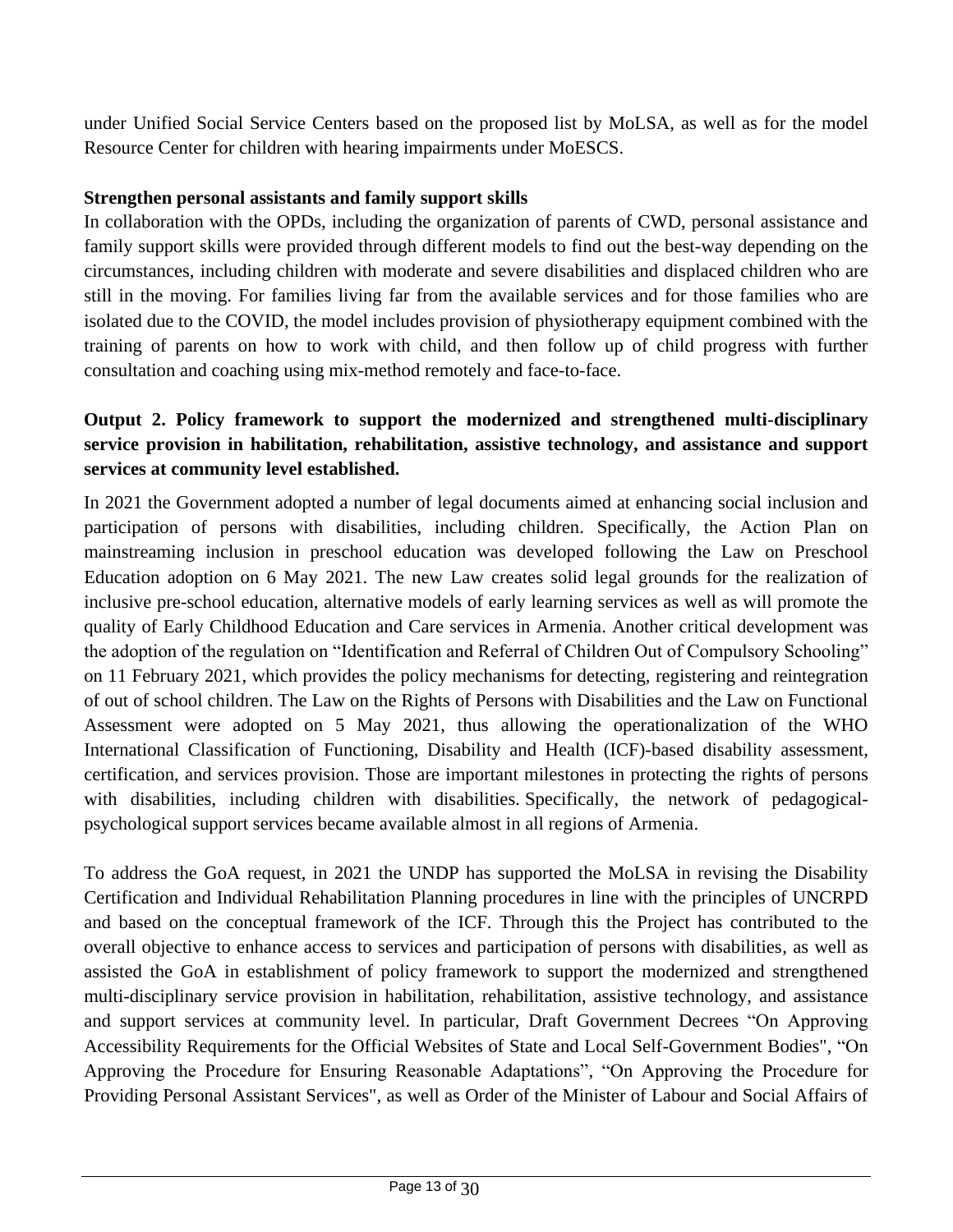the Republic of Armenia "On approving the procedure for monitoring the activities of the commissions evaluating the functionality of a person" were drafted for MoLSA review.

Technical support was provided to line ministries aimed at strengthening systems and enhanced access to an inclusive learning environment for all children. The updated policy framework and diversified service provision created opportunities for the most vulnerable children, including children with disabilities to receive needs-based, gender sensitive services and support.

#### **Connect electronic systems of healthcare, education, and social sectors to ensure smooth data exchange and data management for assessment and service provision systems.**

The electronic system on the special educational needs (SEN) assessment for school-age children designed in 2019 by the National Center of Education Technologies and the RPPC in collaboration with UNICEF has been tested in small-scale during this reporting period and has been discussed with the MoESCS to become a separate Module within the Educational Management Information System, and to be used for information exchange with health and social protection sectors. Due to continuous COVID-19 restrictions, the finalization of the e-system, including the development of the submodules for entering data on SEN assessment of preschool-aged children, and as a feedback mechanism providing access for parents/caregivers to keep regular communication with them on assessment, service provision and education progress of children with SEN, including CWD, as well as piloting are planned for 2022.

## **Develop the necessary legal framework for service provision, develop "accessible environment" strategy based on Russian experience.**

Initial agreement with line ministries was reached to work on the development of the National Strategy for Early Childhood Development in line with the Concept of Nurturing care, WHO/UNICEF and update of the quality control criteria and monitoring mechanisms for rehabilitation services.

In 2021, the UNDP has initiated consultations with the Yerevan Municipality for the purpose of integrating the concept of universal design in Yerevan city development plan. Furthermore, the strategic documents within the municipality accompanied with international research on best practices to address the accessibility issues in the urban realm were analysed, international institutions to help with Municipality capacity building were identified. Initial agreement was obtained from the Yerevan Municipality to integrate Universal design principles to the city development plan, but due to political changes within the Municipality, the task force formed to design the city development plan was adjourned, initial agreements withdrawn. The work on this component will continue in 2022 with the newly appointed focal points.

## **Establish research centers in relevant academic institutions, assessment and service provision center, to support evidence-based service delivery.**

UNICEF partnered with Enabling Social Impact Consulting group to enhance the capacity of Republican and Regional Pedagogical Psychological Support Centers (RPPSC) to plan and provide better services to children with SEN, including CWD. The partnership promoted institutionalization of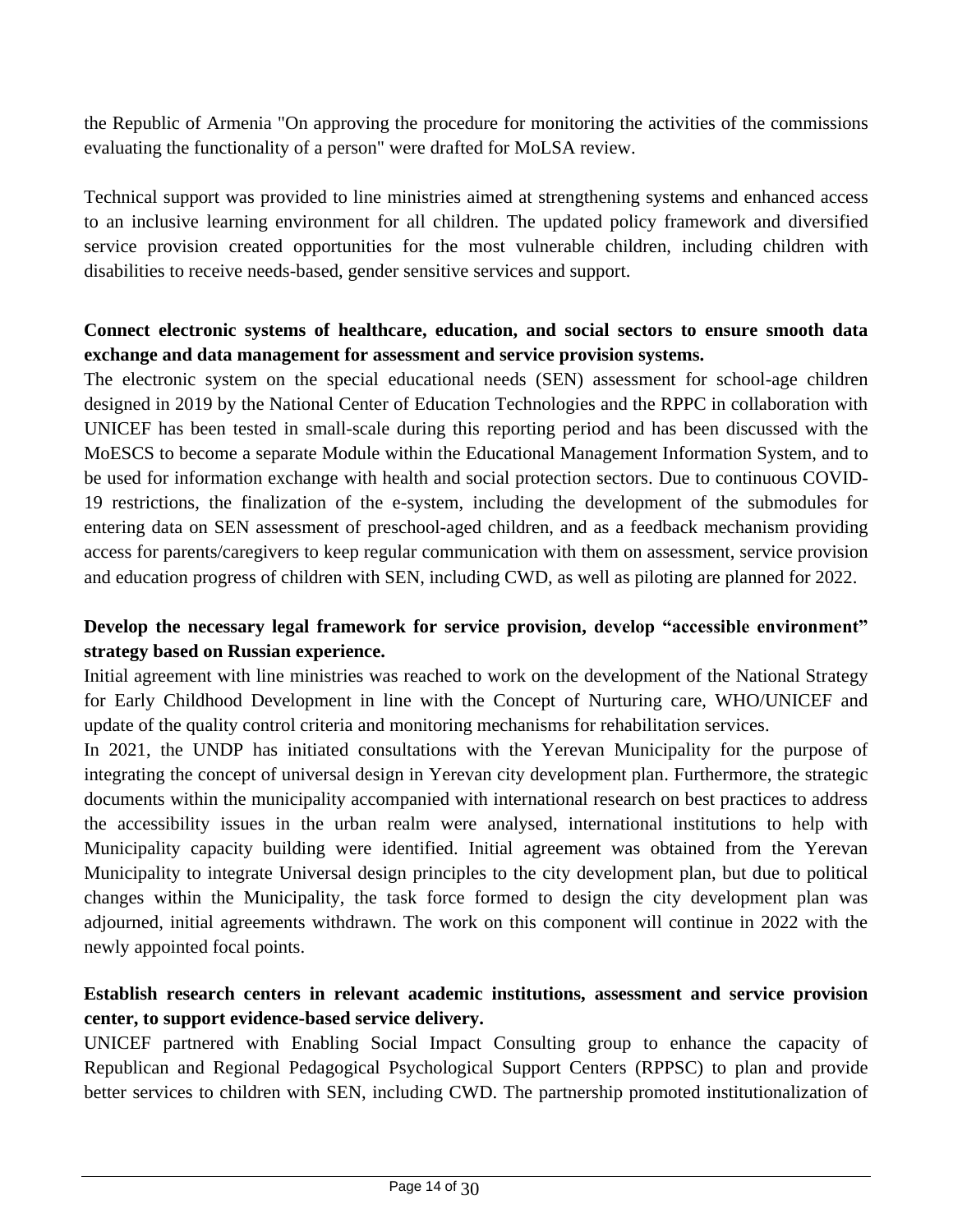routine monitoring methodology and tools on the availability, access and affordability of services for children in education sector to ensure timely, gender sensitive and reliable information on CWD and children with SEN for informed decision making. The partnership promoted the institutionalization of routine monitoring mechanisms, and reporting forms on the availability, access, and affordability of services for children in the education sector to ensure timely, gender-sensitive, and reliable information on children with special education needs, including children with disabilities for informed decision making. With the ESI support the RPPC revised and updated the Regulation for the Regional Pedagogical Psychological Support centers. A total of four rounds of trainings, three online and 1 face to face, were conducted for 47 employees of the RPPSCs

On May 24, 2021, ESI Consulting Group, in cooperation with UNICEF and the MoESCS organized a workshop to bring together representatives from all RPPSCs and discuss the strengths and weaknesses of the annual planning methodology. During the workshop, all RPPSCs got acquainted with the approaches of accurate data collection for the main indicators of the annual plans and Excel formatting approaches, lessons learned, which will improve their annual planning skills and accurate performance calculation.

May 24, 2021 workshop link: [https://hmk.am/tmakneri-tarekan-planavorman-metodabanutyan](https://hmk.am/tmakneri-tarekan-planavorman-metodabanutyan-veraberyal-ashxatanqayin-qnnarkum/)[veraberyal-ashxatanqayin-qnnarkum/](https://hmk.am/tmakneri-tarekan-planavorman-metodabanutyan-veraberyal-ashxatanqayin-qnnarkum/)

## **Improve the Individual Service Delivery Plans in line with best international standards, with due consideration of gender specifics in service provision.**

Technical expertise and support were provided for the development and costing of the comprehensive list of services disaggregated by types of disability, gender, age group, and agencies responsible for service delivery. Currently, the MoLSA is supporting service provision through subsidizing NGOs/DPOs through the tender procedures, which itself is time-consuming for both MoLSA and service providers. In parallel, the MoLSA is aiming the gradual introduction of the voucher system for the provision of services to give the opportunity to beneficiaries to select service providers and to promote a better quality of provided services. The financial means (or credits) in the voucher will be linked with the service package based on the types and the severity of the disability of the beneficiary. For the development of the services packages for CWD, in 2021 the MoLSA in collaboration with UNICEF is planning to conduct the functional assessment of CWD in line with the WHO ICF.

This project became catalyst for revising and improving the Individualized Education Plans for children with SEN, including children with disabilities. With support from other funding UNICEF contracted two organizations: the Oxford Policy Management (OPM) and Enabling Social Impact Consulting group NGO for provision of technical support and guidance to the RPPC in the operationalization of the action plan, particularly to support with revision of the Individual Learning Plan, to incorporate in the plan the environmental adaptations, and develop the mechanisms to monitor education and development progress of a child, as well as to capacitate the staff of the Regional Pedagogical-Psychological support centers on annual planning and routine reporting.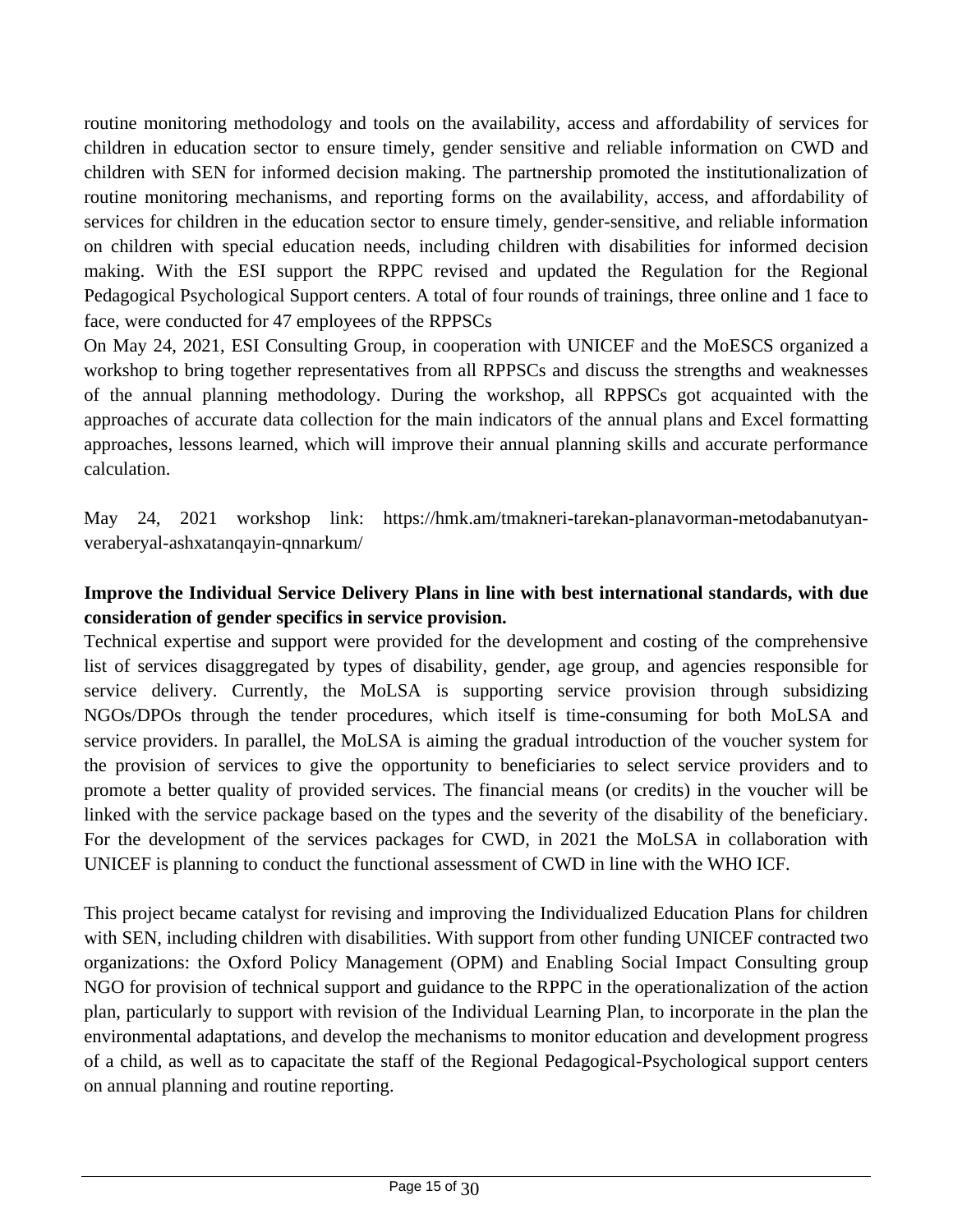The OPM experts provided technical assistance to RPPC with the revision of a special educational need assessment toolkit for school and pre-school levels. The OPM experts also emphasized the role of parents /caregivers of children was emphasized in the process of the assessment and provision of services and support, also they noted that the parents/caregivers themselves also need systematic support, therefore it was recommended for further activities to consider the psycho-educational sessions for families and formation of the therapeutic groups for parents/caregivers of children with SEN, as well as to plan the work with all parents and not only for parents of children with SEN to discuss common parental challenges.

Additionally, with the support of the OPM experts, the RPPC developed criteria/threshold for the provision of services to children with special education needs, revised and updated the Individualized Education Plan for school and preschool-age children, and developed the monitoring mechanisms to follow up a child's progress. The revised Individual education plan was validated with specialists of the Regional Pedagogical-Psychological support centers, representatives of inclusive schools and preschools, Organizations of Persons with Disabilities, and parents of children with disabilities.

## **Output 3. Capacities at national and local levels for policy makers and service providers to ensure quality and timely service provision to children and persons with disabilities strengthened.**

As part of post-conflict response package, UNDP in partnership with "Homeland Defender" rehabilitation center supported capacity-building and upskilling of mid-level medical personnel, including ergo-therapists, physiotherapists and rehabilitation nurses who passed on the job-training and continued supporting the rehabilitation services of veterans and broader target group.

## **Conduct capacity development training courses for policy makers to ensure joint vision and policy formulation on multi-disciplinary approach to service provision.**

On 2-4 August 2021 with UNICEF support and on the invitation of the MoLSA Key2enable organization undertook a training on modern ATs among multidisciplinary team of professionals working with children and persons with disabilities. The training gave an opportunity to get acquainted with the international experience, to study the latest technologies and the mechanisms of their application.

UNICEF Armenia in partnership with the Republican Pedagogical Psychological Center (RPPC), contributed to the capacity building of teachers/educators and specialists of the pedagogicalpsychological centers for supporting inclusive education to ensure the continuity of education and realization of the rights of children to education. The intervention addressed not only school closure due to COVID-19 but also proposed solutions for longer term-education recovery for children with SEN and CWD. As a result, the specialists and parents see the opportunities that technology may offer, including saving parents time, being able seeing children in their natural environment and possibility to increase the availability of services.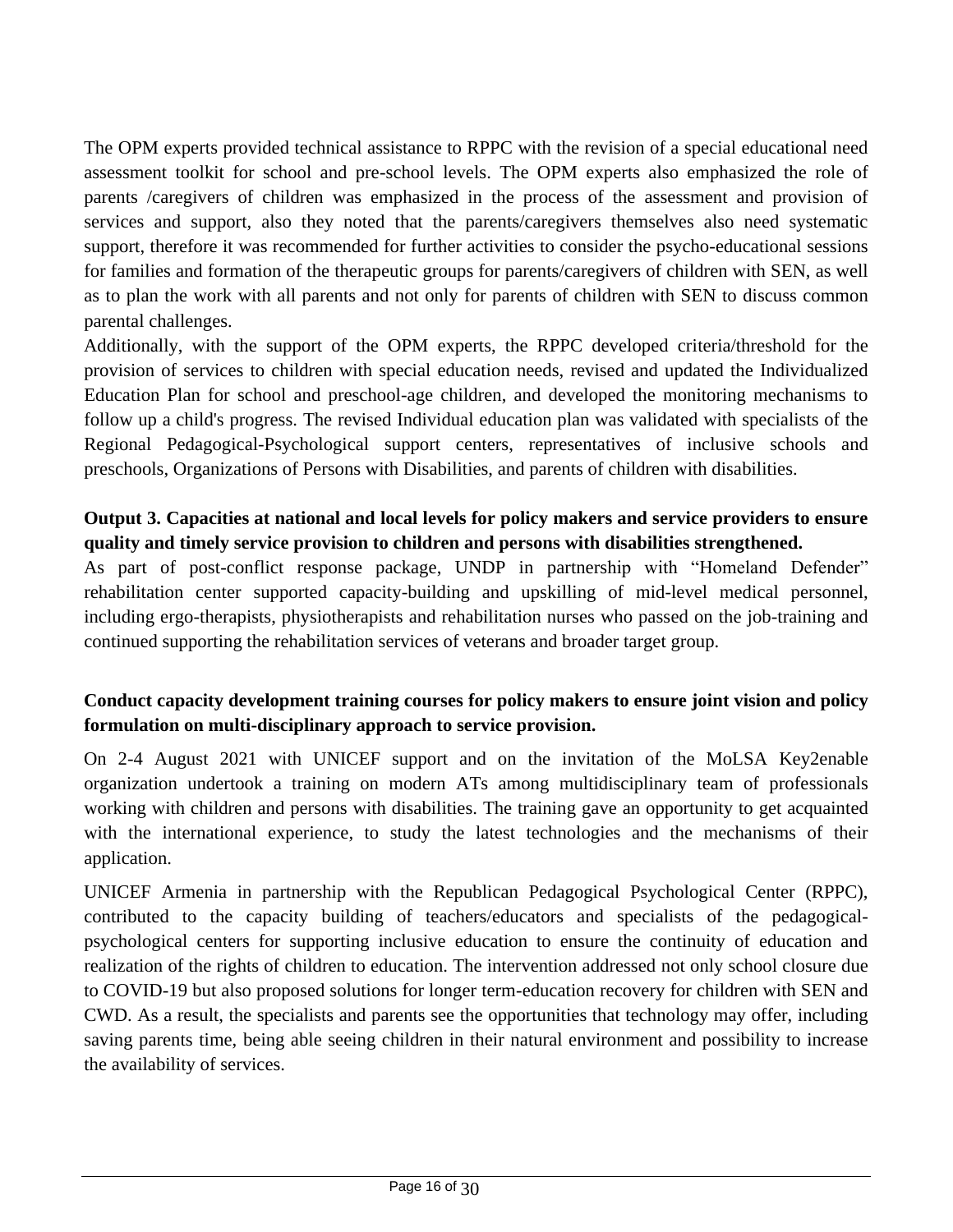On December 9-10, 2021 UNICEF Armenia Office and the Republican Pedagogical-Psychological Center organized a validation workshop on "*Perspectives for development of pedagogical-psychological support services*" for representatives of the RA Ministry of Education, Science, Culture and Sports, directors of the Republican Pedagogical and Psychological Center and Regional Pedagogical Psychological Centers, and organizations providing pedagogical and psychological support services, representatives of inclusive schools, pre-schools and parents of children with disabilities. *The new draft procedure for providing pedagogical-psychological support services; the outline of the model of Territorial Pedagogical Psychological Support Centers, the new SEN assessment tools and procedures at school and preschool levels; a new algorithm for assessment criteria; new form of Individual Education Plan and Revised version of the Preventive Intervention Plan; draft catalogue on introduction and use of Assistive Technologies; Information system for children with special educational needs.* The workshop was based on both content-based presentations and thematic group work discussions on SEN assessment tools and new algorithm, as well as on new Individual Education Plan. The workshop was innovative due to interactive blended (onsite-online) learning space ensured for online participation of 15 mothers of children with disabilities and 76 onsite participants.

# **Establish professional training centers and/or training platforms (including innovative solutions) in acting institutions for continuous education and preparation of rehabilitation professionals, occupational therapists, social workers and other professionals for habilitation and rehabilitation service provision.**

In collaboration with the team of national experts, UNICEF Armenia and the Republican Pedagogical-Psychological Center (RPPC) developed several educational and learning resources to support teachers working with children with special educational needs (SEN) and their parents/caregivers to ensure meaningful participation of children with SEN and children with disabilities in distance education and to support back to school during school reopening.

Below is the list of resources:

- 1. Manual: "How to promote inclusion of children in distance education: tips for parents"
- 2. Manual: "How to promote inclusion of children in distance education: tips for teachers"
- 3. Methodological recommendations for specialists of pedagogical-psychological centers for provision of distance support and services for children with SEN (and children with disabilities), including contingency plan for any prolonged and future disruptions

The manuals were disseminated during the project thematic workshops and events.

One day online training course based on the "How to promote inclusion during distance education" methodological guide for specialists was conducted among 402 specialists (393 women, 8 men) and another one-day training course based on the "How to promote inclusion during distance education" methodological guide for parents was conducted among 403 specialists (394 women, 8 men) with an aim of increasing participation of children with SEN in distance schooling. The trainings were carried out in an interactive way and with active participation of specialists, which proved the usefulness of the topics for the participants. Further on, the trained specialists passed on the knowledge received through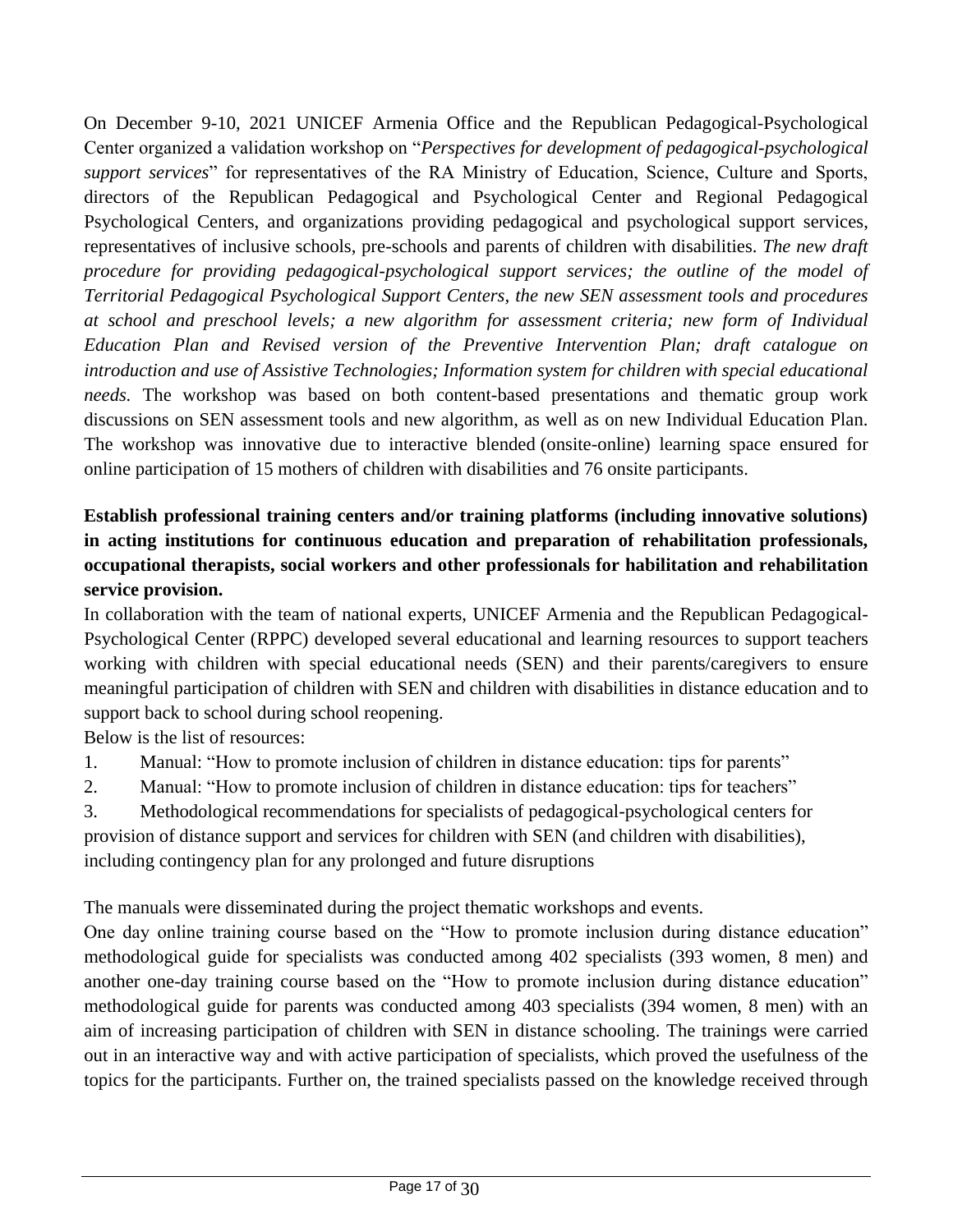the trainings to around 400 parents of children with disabilities during online consulting and service provision sessions.

#### **Output 4. Society's awareness of disability issues and foster greater knowledge among children and adults with disabilities on their rights and on how to exercise them raised**

**Raise awareness among persons with disabilities and their families: on types of services and assistive technology for informed choice tailored to their needs; and on their rights to be better prepared for meaningful participation at all levels: from service provision to decision making.**

In collaboration with the OPD established by mothers of children with disabilities UNICEF organized a 3-day conference in March 2021 entitled "Services targeted towards children with disabilities in Armenia". The conference brought together governmental and non-governmental stakeholders, representatives from the National Assembly, MoESCS, MoLSA, MoH, OPDs and service provider NGOs, special boarding schools, orphanages and day care centers, parents and/or caregivers of children with disabilities. During the conference, a working- level discussion was organized on various needs of children with disabilities and required services and support. During the conference, an exhibition of ATs produced by various organisations working in the field of disability and OPDs was organized and the participants had a chance to get to know about each other and to exchange their experiences, as well as to explore possible partnership opportunities. Overall, the conference served as an excellent platform for experience exchange among different stakeholders on a common vision and objectives for improved and targeted services for children with disabilities, as well as a powerful tool to support advocacy and further facilitate the system change in the area of strengthening services for children with disabilities in Armenia.



@UNICEF Armenia/2021/Galstyan March 9, 2021 Yerevan, Armenia *An exhibition of assistive technologies was organized by UNICEF in collaboration with partners during a threeday conference on rehabilitation services and AT products.*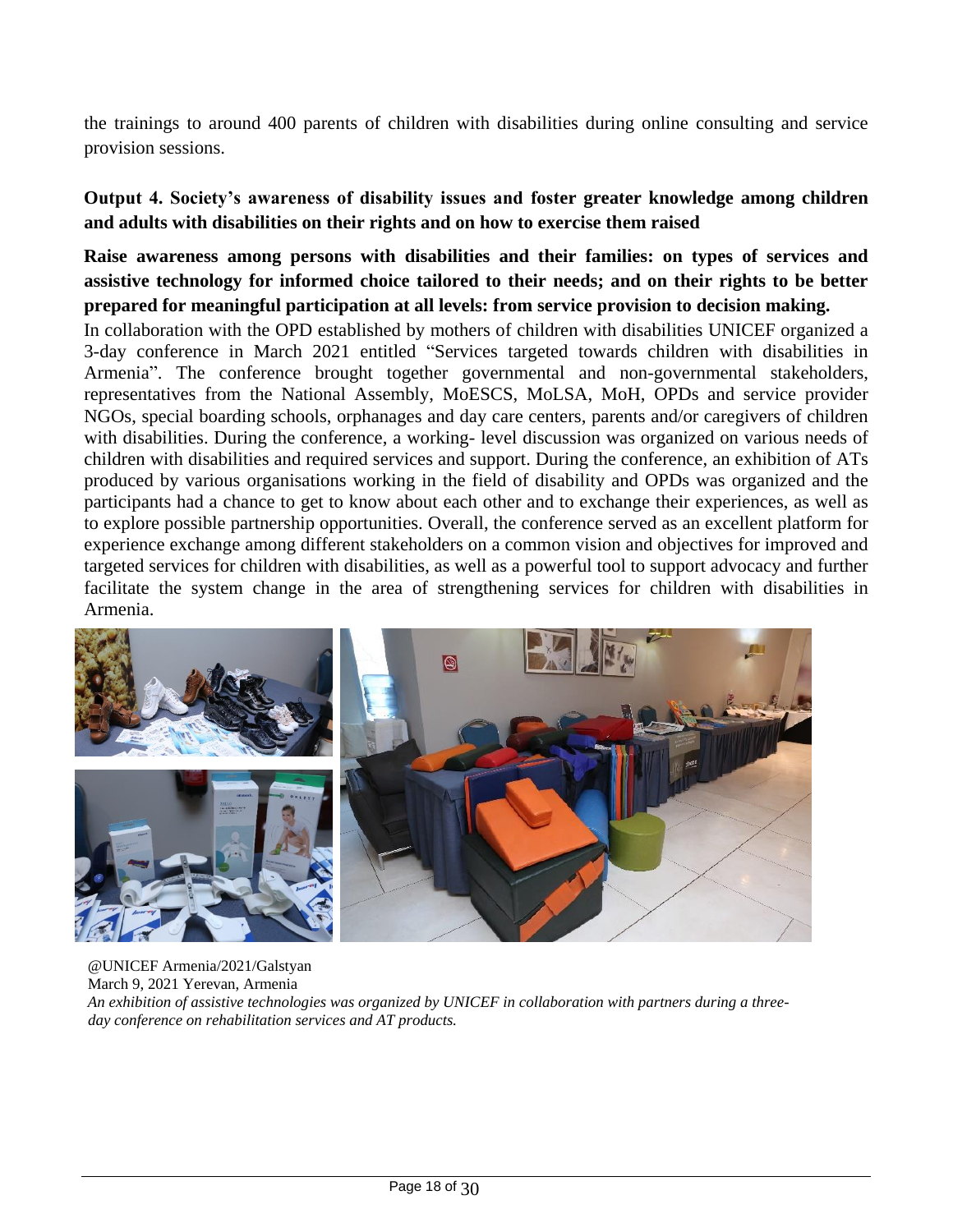

@UNICEF Armenia/2021/Galstyan March 9, 2021 Yerevan, Armenia *An exhibition of assistive technologies was organized by UNICEF in collaboration with partners during a three-day conference on rehabilitation services and AT products.*

In 2021, considerable focus was put on children and young people who had the highest needs for social inclusion, including children with disabilities. UNICEF produced 18 stories and web articles about humanitarian support for children from Nagorno-Karabakh and in host communities throughout Armenia, including children with disabilities, that galvanized 1,038,181 reach, including 6702 pageviews through a dedicated landing page and 25,146 engagement through social media channels.

Social inclusion messaging was mainstreamed in digital activations on mental health, basic life-saving skills and media literacy, also portraying children and young people with disabilities and ensuring appropriate messages targeting caregivers and young people. The participation of children with disabilities within the scope of other UNICEF project was also effectively communicated and a number of assets were produced to reflect their voices and needs. Combined, UNICEF reached 230,000 people through its digital channels in Armenia with specific messaging on social inclusion, engaging 50,000.

In addition, programme was supported with the production and dissemination of four publications on social inclusion and the rights of children with disabilities, including how to promote inclusion in distance education for teachers and for caregivers, how to support children's behavior with regard to various developmental delays, as well as on services for children with disabilities studying in special schools.

## **Raise society's awareness on disability issues with specific attention to childhood disability, acceptance of children with disabilities and their parents to foster early inclusion.**

To start the awareness campaign and create a communication umbrella for the Project activities including the Assistive Technology framework to be boosted, the UNDP has developed of a special branding to outline the activities in the framework of the Tech2Life initiative, where different branding options were designed and initial polling among organizations of persons with disabilities was conducted. Further to this, the Tech2Life initiative launch event was held. The event enabled participation of 5 start-ups, which are producing various ATs, including mobility, prosthetics and educational products, and presentation of their products during the expo part of the event.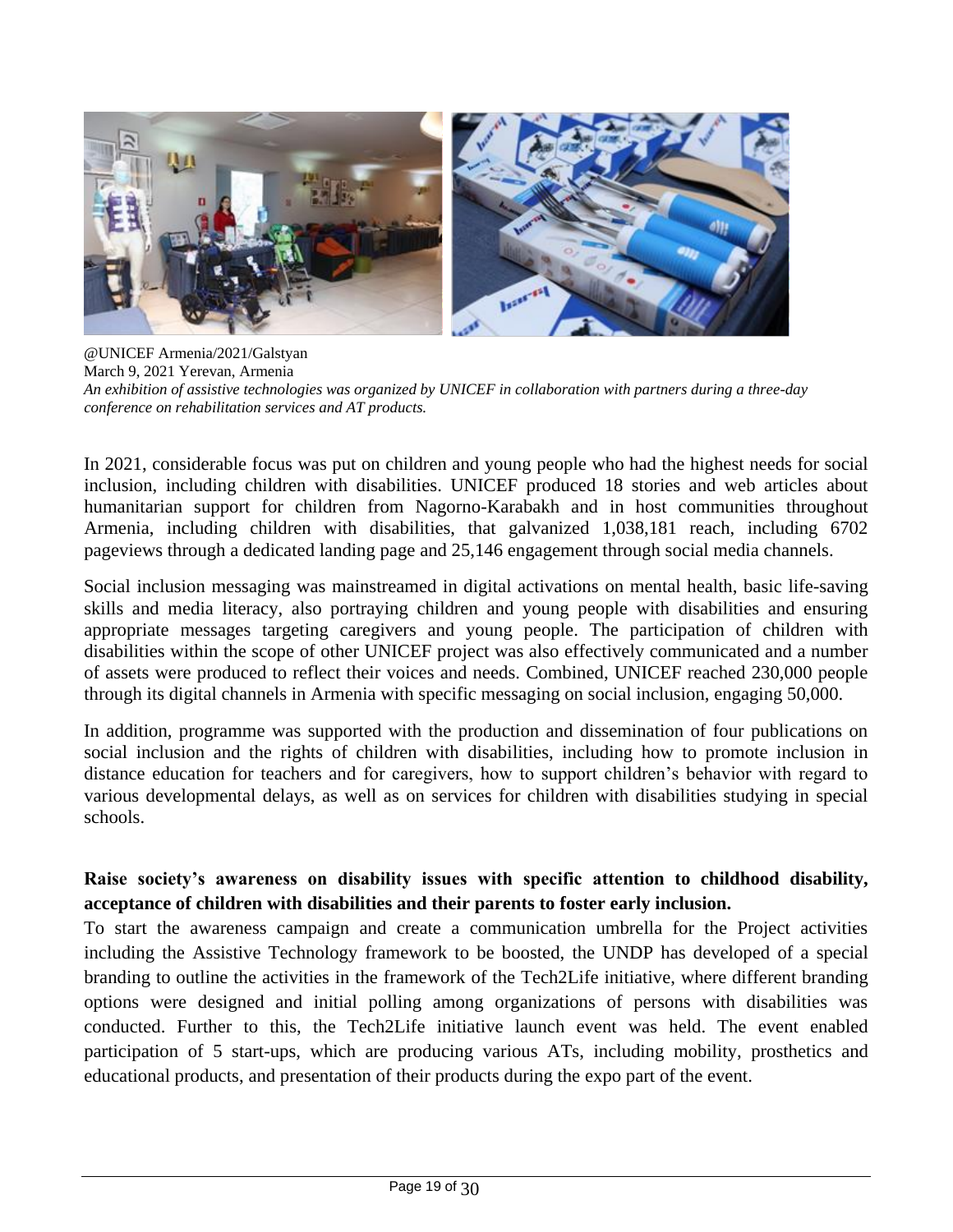Discussion also started with the DPM office and other national partners, Diaspora groups and UN agencies for joint awareness raising campaigns, outreach and communication strategies to be designed and implemented in 2021 and beyond.

In addition, it is planned to onboard a PR company in Spring 2022, which, in collaboration with the MoLSA will work on developing the Communication Strategy for wider range of activities in the social sector.

#### • **Describe any delays in implementation, challenges, lessons learned & best practices**

The programme implementation continued to be challenged by the impact of dual emergency, the COVID related restrictions and the post-military hostilities in and around the NK which created new challenges, needs, and priorities impacting all people, including persons/children with disabilities and their families, reversed gains made so far, and changed annual priorities of the local partners and stakeholders. Given that the comprehensive disability reform process affecting three sectors – social, health and education, UN team put an extra effort to bring all partners onboard again and to re-agree the operationalization and possible implications of the reform process on each of the sectors through close collaboration with and leadership of MoLSA.

In the meantime, in order to ensure the continuity of the program and as a mitigation measure hybrid method was applied for some of the priority interventions and virtual meetings were combined with smaller scale face-to-face meetings with limited number of participants according to the Commandant's order No.74 dated 14 May 2020.

#### • **Qualitative assessment**

The National Programme Steering Committee (SC), which is the highest body for the strategic guidance and management of the JP met at the beginning of 7 July 2021, and Ministry of Défense was included in the Committee. The SC recommended keeping the initially agreed duration of the Project to three years, to ensure the Project has sufficient time for implementation and suggested requesting to add six months to the current end date, thus bringing project closure to July 2023 (Meeting Minutes available upon request).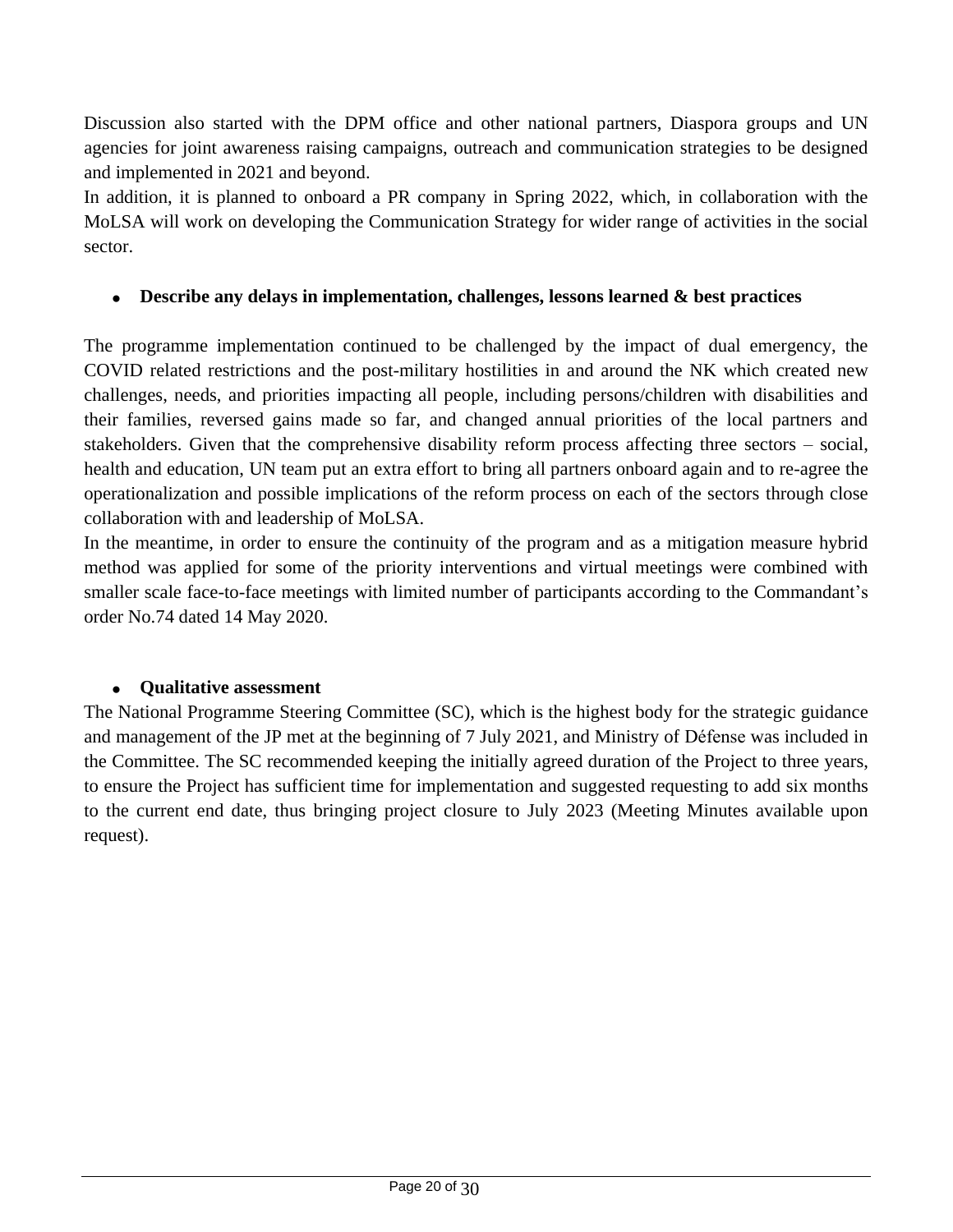# **b. Indicator based performance assessment:**

# **Programme Results Framework**

|                                               | <b>Achieved Indicator Targets</b> | <b>Reasons for Variance with Planned Source of Verification</b> |                   |
|-----------------------------------------------|-----------------------------------|-----------------------------------------------------------------|-------------------|
|                                               |                                   | Target (if any)                                                 |                   |
| <b>UNDAF Outcome 2:</b>                       |                                   |                                                                 |                   |
| By 2020, people benefit from                  |                                   |                                                                 |                   |
| improved systems of democratic                |                                   |                                                                 |                   |
| governance and strengthened protection of     |                                   |                                                                 |                   |
| human rights.                                 |                                   |                                                                 |                   |
| <b>UNDAF Outcome 5:</b>                       |                                   |                                                                 |                   |
| By 2020, vulnerable groups have               |                                   |                                                                 |                   |
| improved access to basic education and        |                                   |                                                                 |                   |
| social protection services and                |                                   |                                                                 |                   |
| participate in their communities.             |                                   |                                                                 |                   |
| <b>Indicator I</b>                            | <b>Indicator 1:</b>               | Due to COVID-19 lockdown and                                    | MoLSA, MoH, MoTAI |
| Number of persons with disabilities receiving | Baseline survey and evaluation    | limitations set with functioning of the                         |                   |
| rehabilitation services in the regions of     | of national policy and            | centers, the realization of the survey                          |                   |
| project operation                             | programmes for adults and         | has been put on hold and will be                                |                   |
| <b>Baseline:</b> TBD based on a baseline      | children with disabilities in     | implemented in 2022.                                            |                   |
| survey of 2020                                | Armenia is in process, results    |                                                                 |                   |
| <b>Target:</b> TBD based on a baseline survey | will be available in 2022.        |                                                                 |                   |
| of 2020                                       |                                   |                                                                 |                   |
| <b>Indicator II</b>                           | <b>Indicator II</b>               | <b>Indicator II</b>                                             | MoLSA and         |
| % of children with disabilities using         | 88% (2021)                        | The reported result for this indicator                          | <b>MoESCS</b>     |
| <b>Rehabilitation services</b>                |                                   | reflects percentage of children with                            | reports           |
| <b>Baseline:</b> 23 (2012)                    |                                   | SEN receiving services and support in                           |                   |
| <b>Target:</b> 40 (2020)                      |                                   | education sector only. There is no                              |                   |
|                                               |                                   | reliable resource to track % of CWD                             |                   |
|                                               |                                   | receiving rehab services overall, social                        |                   |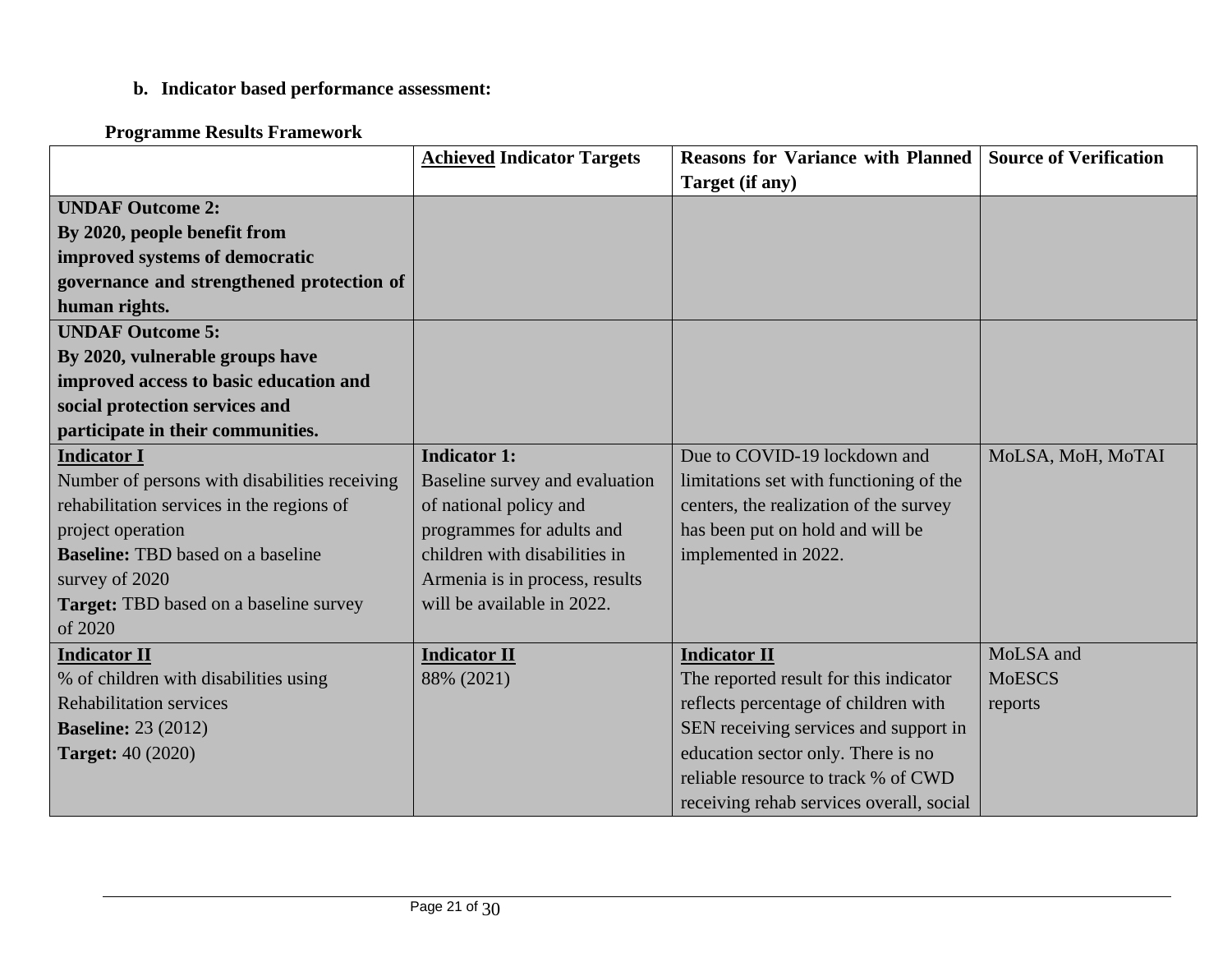|                                                                                                                                                                                                                                                                               |                                     | protection, health and education        |                    |
|-------------------------------------------------------------------------------------------------------------------------------------------------------------------------------------------------------------------------------------------------------------------------------|-------------------------------------|-----------------------------------------|--------------------|
|                                                                                                                                                                                                                                                                               |                                     | sectors. So, the Result is calculated   |                    |
|                                                                                                                                                                                                                                                                               |                                     | based on the Number of children with    |                    |
|                                                                                                                                                                                                                                                                               |                                     | SEN received services in education      |                    |
|                                                                                                                                                                                                                                                                               |                                     | sector out of total number of CWD.      |                    |
| <b>Indicator III</b>                                                                                                                                                                                                                                                          | <b>Indicator III</b>                |                                         | MoESC,             |
| Number of children with special education                                                                                                                                                                                                                                     | $8,100$ (including 2,568 girls)     |                                         | NCET and           |
| needs enrolled in inclusive schools                                                                                                                                                                                                                                           |                                     |                                         | <b>RPPC</b>        |
| <b>Baseline:</b> 3000 (2014)                                                                                                                                                                                                                                                  |                                     |                                         | reports            |
| <b>Target:</b> 6000 (2020)                                                                                                                                                                                                                                                    |                                     |                                         |                    |
|                                                                                                                                                                                                                                                                               |                                     |                                         |                    |
|                                                                                                                                                                                                                                                                               |                                     |                                         |                    |
| JP Outcome 1 <sup>9</sup> : By 2022, Institutions and systems strengthened to improve protection of human rights through enhancement of access to<br>services and inclusive environment for participation of persons with disabilities, including children with disabilities. |                                     |                                         |                    |
| <b>Indicator 1:</b> Number of children under five                                                                                                                                                                                                                             | <b>Indicator 1: Baseline survey</b> | Due to COVID-19 lockdown and            |                    |
| with disabilities and/ or developmental delays                                                                                                                                                                                                                                | and evaluation of national          | limitations set with functioning of the | MoLSA, MoH, MoESCS |
| receiving early identification and early                                                                                                                                                                                                                                      | policy and programmes for           | centers, the realization of the survey  |                    |
| intervention services.                                                                                                                                                                                                                                                        | children with disabilities in       | has been put on hold and continued in   |                    |
| <b>Baseline:</b> TBD based on a baseline survey of                                                                                                                                                                                                                            | Armenia is in process, results      | 2021.                                   |                    |
| 2020                                                                                                                                                                                                                                                                          | will be available in 2022.          |                                         |                    |
| <b>Planned Target: TBD</b> based on a baseline                                                                                                                                                                                                                                |                                     |                                         |                    |

<sup>9</sup> Note: Outcomes, outputs, indicators and targets should be **as outlined in the Project Document** so that you report on your **actual achievements against planned targets**. Add rows as required for Outcome 2, 3 etc.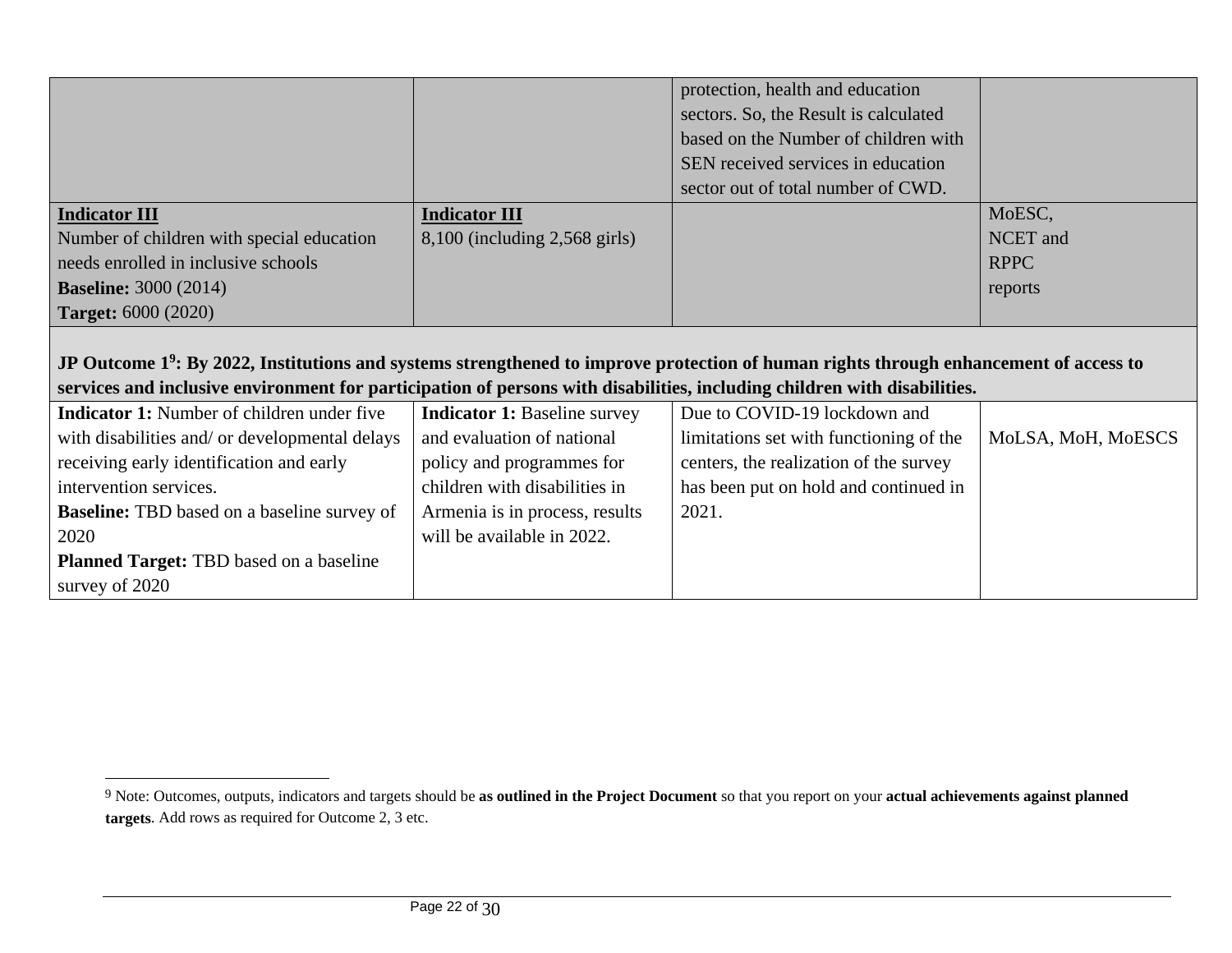| <b>Indicator 2:</b> Number of 5-18 years old        | <b>Indicator 2: Baseline survey</b>  | Due to COVID-19 lockdown and            | MoLSA, MoH, MoESCS |
|-----------------------------------------------------|--------------------------------------|-----------------------------------------|--------------------|
| children with disabilities receiving need-          | and evaluation of national           | limitations set with functioning of the |                    |
| based quality services and assistive devices        | policy and programmes for            | centers, the realization of the survey  |                    |
| and technologies.                                   | children with disabilities in        | has been put on hold and continued in   |                    |
| <b>Baseline:</b> TBD based on a baseline survey of  | Armenia is in process, results       | 2021.                                   |                    |
| 2020                                                | will be available in 2022.           |                                         |                    |
| Planned Target: TBD based on a baseline             |                                      |                                         |                    |
| survey of 2020                                      |                                      |                                         |                    |
| <b>Indicator 3:</b> Number of youth and adults with | <b>Indicator 3: Baseline survey</b>  | Due to COVID-19 lockdown and            | MoLSA, MoH, MoESCS |
| Disabilities receiving need-based                   | and evaluation of national           | limitations set with functioning of the |                    |
| quality services and assistive devices              | policy and programmes for            | centers, the realization of the survey  |                    |
| and technologies.                                   | children with disabilities in        | has been put on hold and continued in   |                    |
| <b>Baseline:</b> TBD based on a baseline survey of  | Armenia is in process, results       | 2021.                                   |                    |
| 2020                                                | will be available in 2022.           |                                         |                    |
| Planned Target: TBD based on a baseline             |                                      |                                         |                    |
| survey of 2020                                      |                                      |                                         |                    |
| <b>Indicator 4:</b> Policy framework for provision  | <b>Indicator 4: Policy framework</b> |                                         | MoLSA, MoH, MoESCS |
| of accessible and quality services developed        | is under development. UNDP           |                                         |                    |
| and adopted.                                        | supported development of sub-        |                                         |                    |
| <b>Baseline:</b> 0 (2019)                           | legal acts on the procedure and      |                                         |                    |
| <b>Planned Target:</b> 1 (2020)                     | criteria for assessment of           |                                         |                    |
|                                                     | person's functionality, which        |                                         |                    |
|                                                     | should serve basis for further       |                                         |                    |
|                                                     | design of policy framework for       |                                         |                    |
|                                                     | service provision.                   |                                         |                    |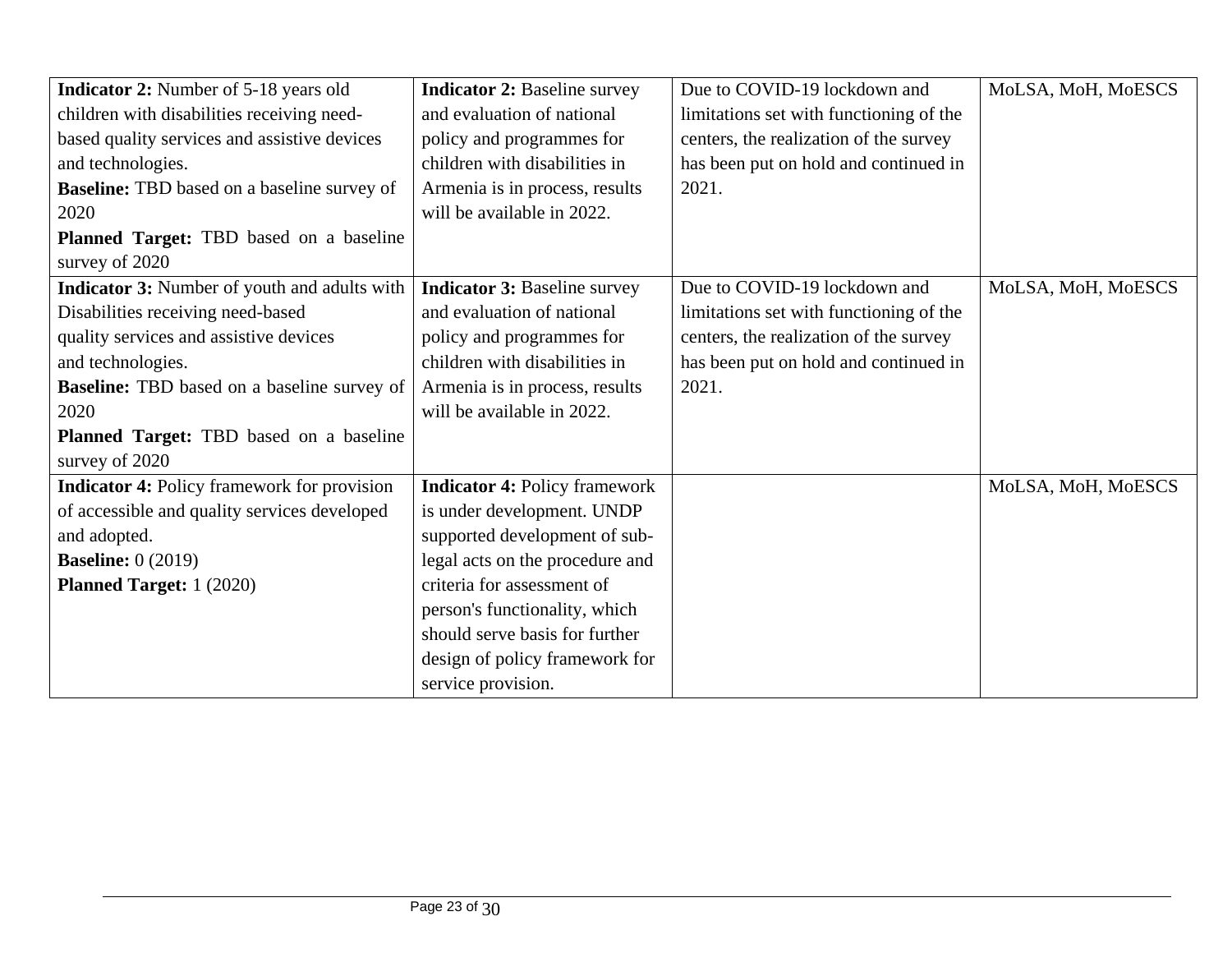| <b>Indicator 5:</b> National system of data     | <b>Indicator 5:</b> The indicator is |                                      | Gov. decision, MoLSA,   |
|-------------------------------------------------|--------------------------------------|--------------------------------------|-------------------------|
| collection on disability is updated, functional | not yet achieved, however, the       |                                      | MoH and MoESCS          |
| and complies with international standards.      | initial prerequisites for the        |                                      | reports                 |
| <b>Baseline:</b> 0 (2019)                       | update of the national data          |                                      |                         |
| <b>Planned Target:</b> 1 (2022)                 | collection system on disability      |                                      |                         |
|                                                 | are already in process.              |                                      |                         |
| <b>Output 1:</b> Access to services and         |                                      |                                      |                         |
| programmes for persons with disabilities        |                                      |                                      |                         |
| (with special attention on children) close to   |                                      |                                      |                         |
| the place of their residence through            |                                      |                                      |                         |
| modernized and strengthened service centers     |                                      |                                      |                         |
| improved.                                       |                                      |                                      |                         |
| <b>Indicator 1.1.1.</b> Existence of            | <b>Indicator 1.1.1</b>               | Discussions with key line Ministries | Programme reports,      |
| regional Centers of Excellence for              | N/A Targeted for 2022                | are in process.                      | <b>MoLSA</b> and MoESCS |
| Independent Living.                             |                                      |                                      | reports                 |
| <b>Baseline:</b> 0 (2019)                       |                                      |                                      |                         |
| <b>Planned Target: 5 (2022)</b>                 |                                      |                                      |                         |
|                                                 |                                      |                                      |                         |
| <b>Indicator 1.2.1.</b> Number of               | Indicator 1.2.1.                     | The process has been initiated;      | Programme reports, MoH  |
| regions with capacitated healthcare             |                                      | however, the implementation will be  | reports                 |
| professionals in early identification and       |                                      | continued in 2022.                   |                         |
| intervention at the primary, secondary and      |                                      |                                      |                         |
| tertiary levels of health care system.          |                                      |                                      |                         |
| <b>Baseline:</b> 0 (2019)                       |                                      |                                      |                         |
| <b>Planned Target: 2 (2022)</b>                 |                                      |                                      |                         |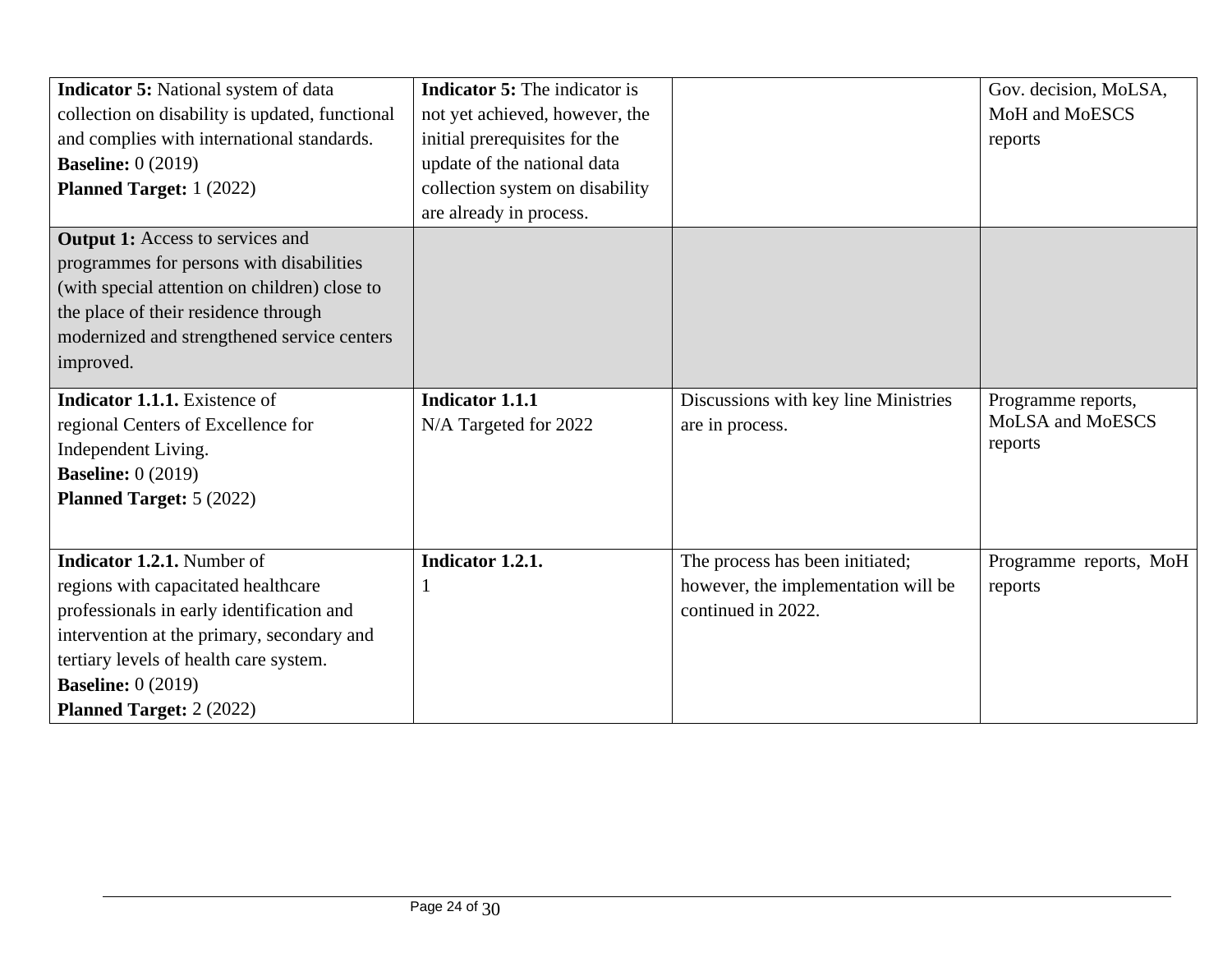| Indicator 1.2.2. Number of regions where         | Indicator 1.2.2. N/A Targeted | Discussions with key line Ministries  |                    |
|--------------------------------------------------|-------------------------------|---------------------------------------|--------------------|
| youth and adults with disabilities receiving     | for 2022                      | are in process.                       |                    |
| need-based quality services and assistive        |                               |                                       |                    |
| devices and technologies.                        |                               |                                       |                    |
| <b>Baseline:</b> 0 (2019)                        |                               |                                       |                    |
| <b>Planned Target: 3 (2022)</b>                  |                               |                                       |                    |
| <b>Indicator 1.3.1.</b> Number of regions with   | Indicator 1.3.1.              | The process initiated; however, the   | Programme reports, |
| modeling parent support services.                | N/A Targeted for 2022         | implementation will be in 2022.       | MoLSA, MoESCS, MoH |
| <b>Baseline: 0 (2019)</b>                        |                               |                                       | and MoTAI reports  |
| <b>Planned Target: 2 (2022)</b>                  |                               |                                       |                    |
| Indicator 1.4.1. Number of regions with          | Indicator 1.4.1.              | The process initiated; however, the   | Programme reports, |
| personal assistants, institutions and family     | N/A Targeted for 2022         | implementation will be in 2022.       | MoLSA, MoESCS, MoH |
| support system.                                  |                               |                                       | and MoTAI reports  |
| <b>Baseline:</b> 0 (2019)                        |                               |                                       |                    |
| <b>Planned Target: 3 (2022)</b>                  |                               |                                       |                    |
| <b>Output 2.</b> Policy framework to support the |                               |                                       |                    |
| modernized and strengthened multi-               |                               |                                       |                    |
| disciplinary service provision in habilitation,  |                               |                                       |                    |
| rehabilitation, assistive technology, and        |                               |                                       |                    |
| assistance and support services at community     |                               |                                       |                    |
| level established.                               |                               |                                       |                    |
| Indicator 2.1.1 Systems of data collection on    | Indicator 2.1.1 N/A Targeted  | Discussions with key line Ministries, | Programme reports, |
| disability are functional and effectively feed   | for 2022                      | preparatory activities with partner   | MoLSA, MoESCS, MoH |
| evidence-based policy formulation.               |                               | organisations are in process.         | and MoTAI reports  |
| <b>Baseline:</b> 0 (2019)                        |                               |                                       |                    |
| <b>Planned Target:</b> 1 (2022)                  |                               |                                       |                    |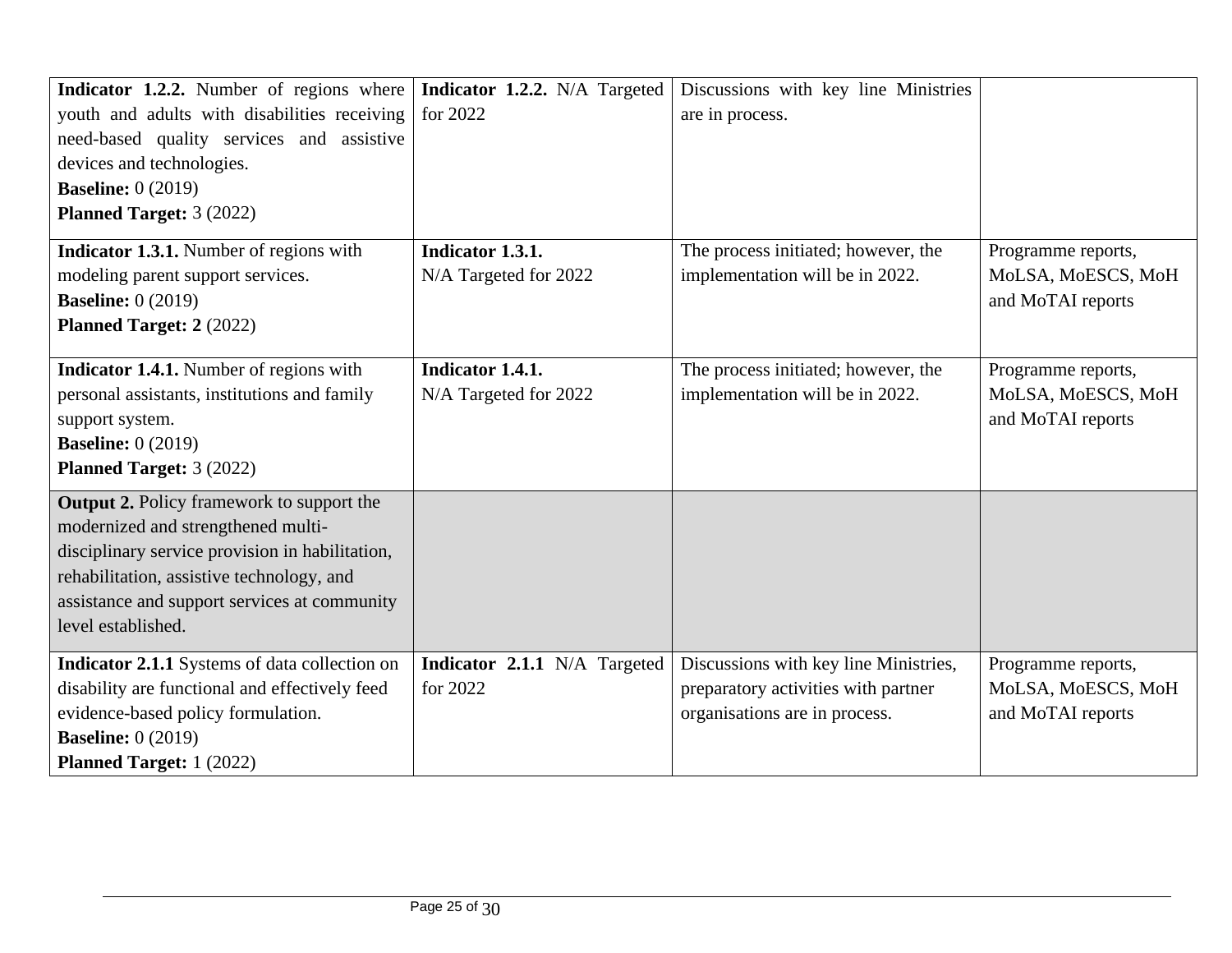| Indicator 2.2.1. Existence of a national         | <b>Indicator 2.2.1.</b> N/A Targeted | The process initiated and discussed       | Programme reports,      |
|--------------------------------------------------|--------------------------------------|-------------------------------------------|-------------------------|
| policy on service provision and assistive        | for 2022                             | with line ministries; however, the        | MoLSA and               |
| technology.                                      |                                      | implementation will be in 2022.           | MoH reports             |
| <b>Baseline:</b> 0 (2019)                        |                                      |                                           |                         |
| <b>Planned Target:</b> 1 (2021)                  |                                      |                                           |                         |
| <b>Indicator 2.2.2</b> Existence of a national   | <b>Indicator 2.2.2</b>               |                                           | Programme reports,      |
| Strategy for Early Childhood Development.        | N/A Targeted for 2022                |                                           | MoLSA, MoESCS, MoH      |
| <b>Baseline:</b> 0 (2019)                        |                                      |                                           | and MoTAI reports       |
| <b>Planned Target:</b> Strategy developed (2022) |                                      |                                           |                         |
| Indicator 2.3.1. Survey on children with         | <b>Indicator 2.3.1</b>               | Due to the COVID lockdown and             | Survey report           |
| disabilities.                                    | Survey initiated but will be         | limitations the realization of the        |                         |
| <b>Baseline:</b> 0 (2019)                        | continued in 2022.                   | survey has been put on hold and will      |                         |
| <b>Planned Target:</b> 1 (2021)                  |                                      | be continued in 2022.                     |                         |
| Indicator 2.3.2. Research and analytical         | <b>Indicator 2.3.2</b>               |                                           | Reports from 3 selected |
| capacity is built in 3 centers to ensure         | N/A Targeted for 2022                |                                           | institutions, Programme |
| scientific support to the new policy             |                                      |                                           | reports, MLSA, MoH      |
| framework on disability assessment and           |                                      |                                           | statements              |
| service provision.                               |                                      |                                           |                         |
| <b>Baseline:</b> 0 (2019)                        |                                      |                                           |                         |
| <b>Planned Target: 3 (2022)</b>                  |                                      |                                           |                         |
| Indicator 2.4.1. Existence of gender-sensitive   | <b>Indicator 2.4.1</b>               | The Individual Education Plan for         | Reports from 3 selected |
| and age-specific Individual Service Delivery     | The work in process,                 | school-age children and Individual        | institutions, Programme |
| Plans for children/adults.                       | Targeted for 2022                    | <b>Education and Development Plan for</b> | reports, MLSA, MoH      |
| <b>Baseline:</b> Individual Rehabilitation       |                                      | preschool-age children with special       | statements              |
| Plans are at initial stage of development        |                                      | education needs have been revised and     |                         |
| to include gender sensitive and age-specifics.   |                                      | updated.                                  |                         |
| Planned Target: Gender sensitive and age-        |                                      |                                           |                         |
| specific Individual Service Delivery Plans for   |                                      |                                           |                         |
| children/adults developed (2022)                 |                                      |                                           |                         |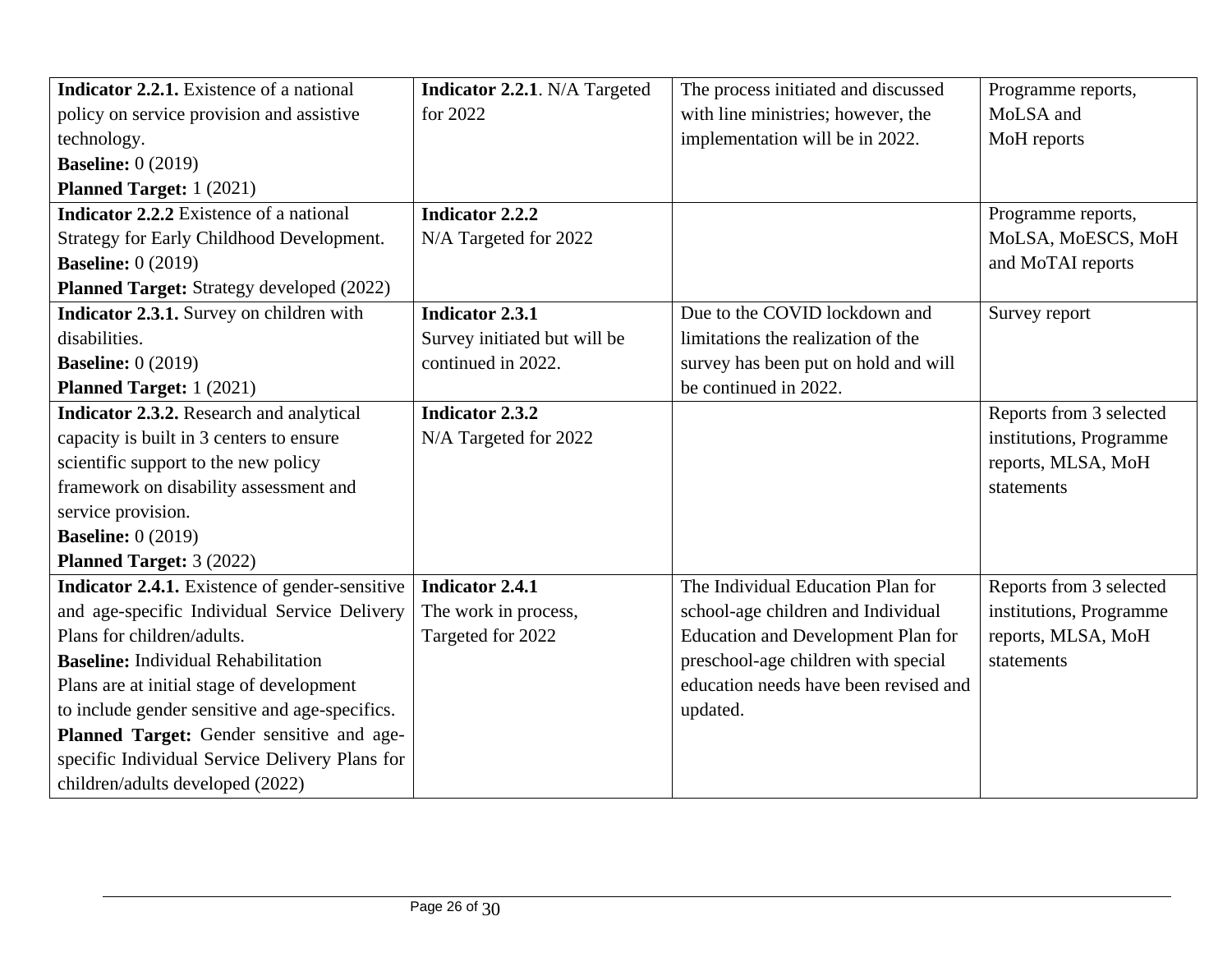| <b>Output 3.</b> Capacities at national and local |                             |                                        |                       |
|---------------------------------------------------|-----------------------------|----------------------------------------|-----------------------|
| levels for policy makers and service providers    |                             |                                        |                       |
| to ensure quality and timely service provision    |                             |                                        |                       |
| to children and persons with disabilities         |                             |                                        |                       |
| strengthened.                                     |                             |                                        |                       |
| <b>Indicator 3.1.1.</b> Number of policy makers   | Indicator 3.1.1.            |                                        | Programme<br>reports, |
| trained and applying the knowledge in the         | 76 specialists from RPPSCs, |                                        | MoLSA, MoESCS, MoH    |
| policy formulation.                               | MoESCS, MoLSA               |                                        | and MoTAI             |
| <b>Baseline:</b> 15 (2019)                        |                             |                                        | Reports               |
| Planned Target: 100 (2021)                        |                             |                                        |                       |
| <b>Indicator 3.2.1</b> Number of regions with     | Indicator 3.2.1.            |                                        | Programme reports,    |
| trained health, social and education              | 11                          |                                        | MoLSA, MoESCS, MoH    |
| professionals /service providers/.                |                             |                                        | and MoTAI             |
| <b>Baseline:</b> 15 (2019)                        |                             |                                        | Reports               |
| Planned Target: 5 (2022)                          |                             |                                        |                       |
| <b>Indicator 3.3.1.</b> The modernized and        | Indicator 3.3.1.            | Overall, 403 specialists from RPPSCs   | Programme reports,    |
| strengthened service provision centers have       | N/A Targeted for 2022-2023  | through the country and secondary      | MoLSA, MoESCS, MoH    |
| sufficient technical and human resources to       |                             | schools have been capacitated on       | and MoTAI             |
| provide quality services to children and adults   |                             | increasing participation of children   | Reports               |
| with disabilities.                                |                             | with SEN in distance schooling.        |                       |
| <b>Baseline:</b> 0 (2019)                         |                             | 25 primary health care workers have    |                       |
| <b>Planned Target: 3 (2022)</b>                   |                             | been trained on identification of      |                       |
|                                                   |                             | developmental delays and disabilities. |                       |
| Indicator 3.4.1. Model curricula                  | Indicator 3.4.1.            |                                        | Programme reports,    |
| for targeted groups of health care,               | N/A Targeted for 2022       |                                        | MoLSA, MoESCS, MoH    |
| rehabilitation and habilitation service           |                             |                                        | and MoTAI             |
| providers developed.                              |                             |                                        | Reports               |
| <b>Baseline: 0 (2019)</b>                         |                             |                                        |                       |
| <b>Planned Target: 2 (2022)</b>                   |                             |                                        |                       |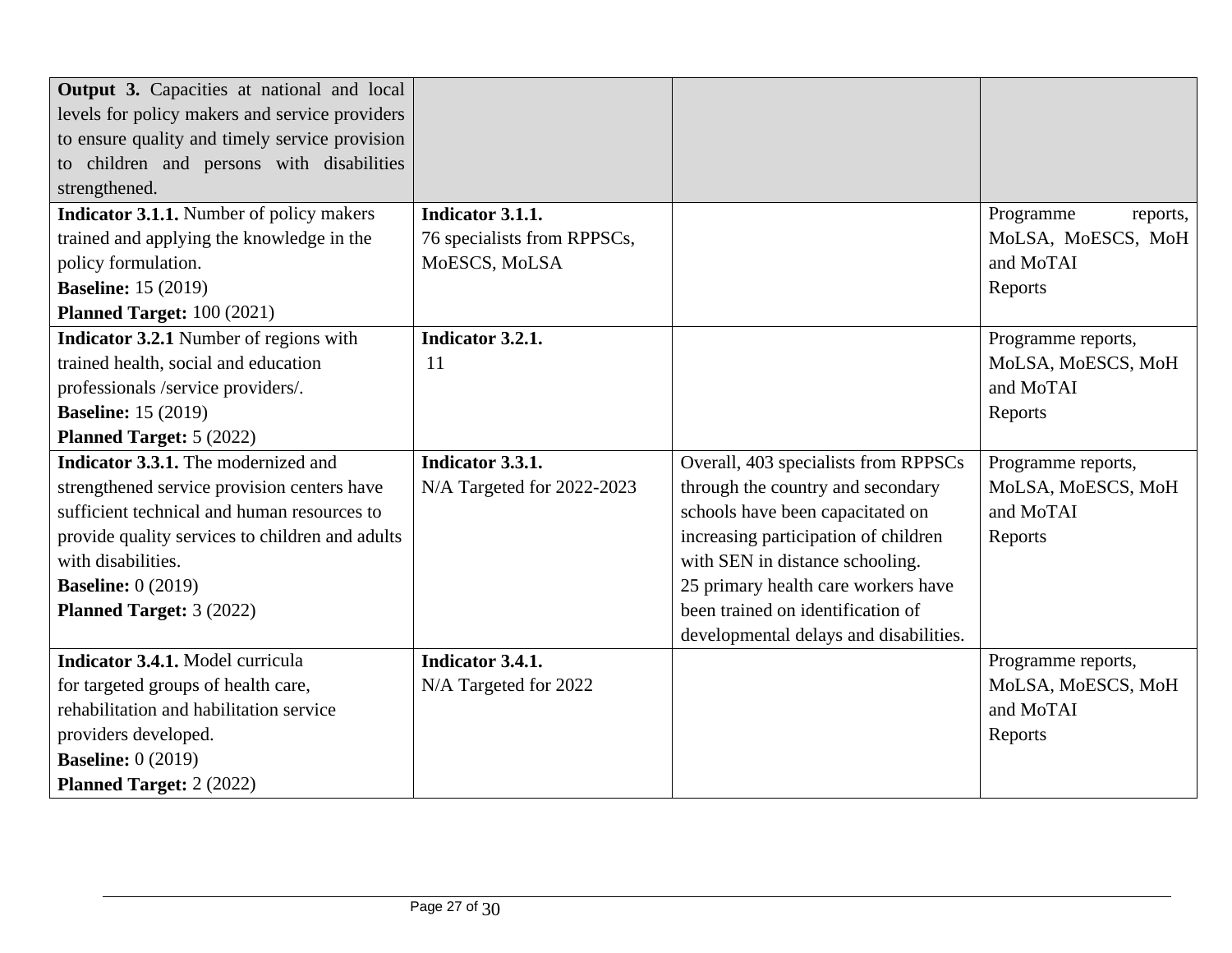| <b>Output 4.</b> Society's awareness of disability |                        |                                     |                       |
|----------------------------------------------------|------------------------|-------------------------------------|-----------------------|
| issues and foster greater knowledge among          |                        |                                     |                       |
| children and adults with disabilities on their     |                        |                                     |                       |
| rights and on how to exercise them raised.         |                        |                                     |                       |
| <b>Indicator 4.1.1</b> Number of regions where     |                        |                                     |                       |
| persons/children with disabilities are             | Indicator 4.1.1.       |                                     |                       |
| informed about their rights and can exercise       | 11                     |                                     |                       |
| them effectively.                                  |                        |                                     |                       |
| <b>Baseline:</b> 0 (2019)                          |                        |                                     |                       |
| <b>Planned Target:</b> 11 (2022)                   |                        |                                     |                       |
| <b>Indicator 4.2.1</b> Number of public events on  | Indicator 4.2.1.       | 400 parents from all regions of     | Programme reports,    |
| disability issues.                                 | N/A Targeted for 2022  | Armenia have been sensitized on how | Campaign              |
| <b>Baseline:</b> 0 (2019)                          |                        | to support children with SEN during | Materials             |
| <b>Planned Target:</b> 11 (2022)                   |                        | distance schooling.                 |                       |
| <b>Indicator 4.2.2</b> Stigma towards persons with | <b>Indicator 4.2.2</b> | The activity is planned for end of  | Survey and assessment |
| disabilities and their families decreased          | Planned in 2022        | 2022.                               | materials, Programme  |
| among service provider professionals and           |                        |                                     | reports, Campaign     |
| community.                                         |                        |                                     | materials and records |
| <b>Baseline:</b> Needs a pre- and post-assessment  |                        |                                     |                       |
| <b>Planned Target:</b> Target to be determined     |                        |                                     |                       |
| based on initial assessment.                       |                        |                                     |                       |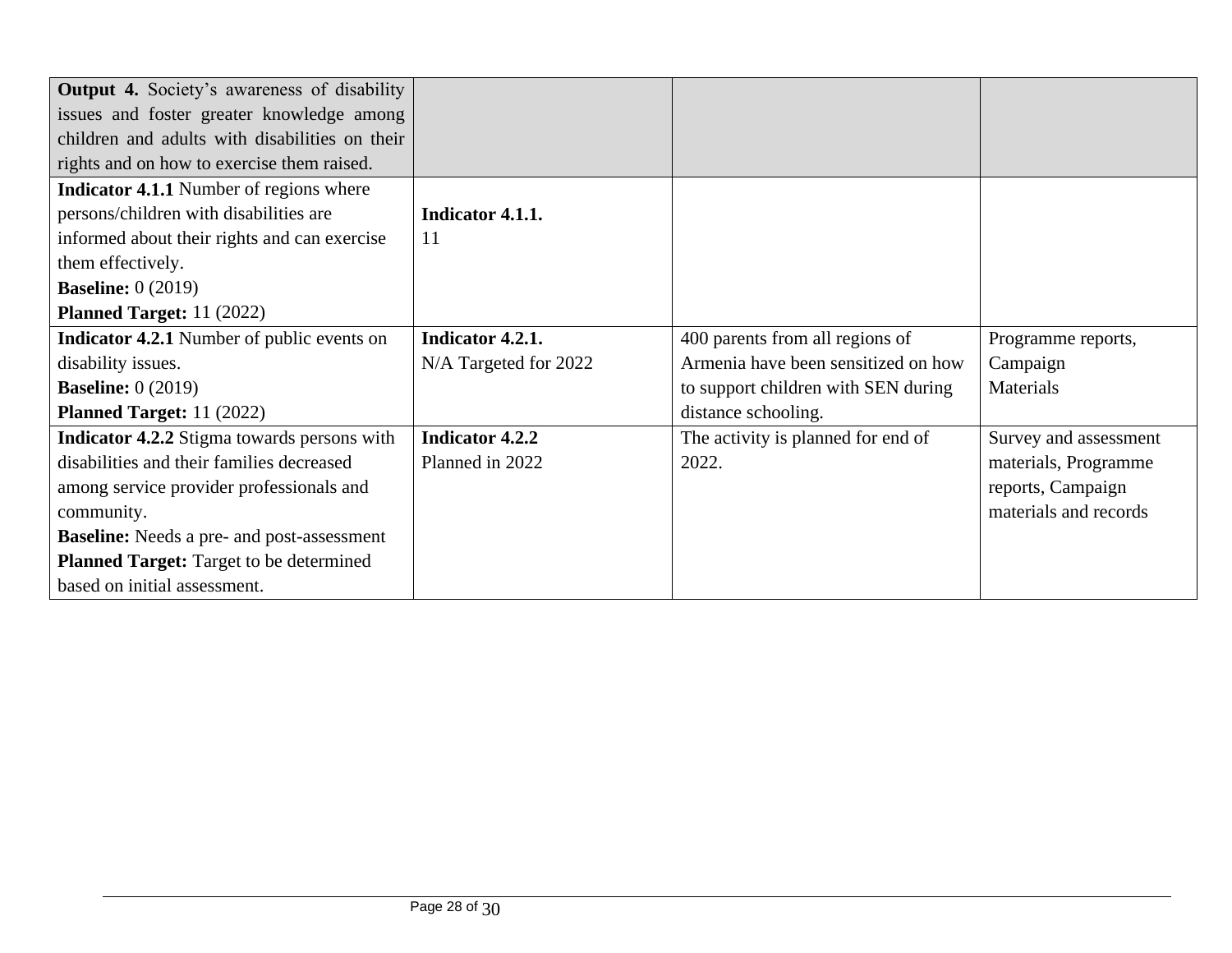#### **III. Other Assessments or Evaluations (if applicable)**

UNICEF initiated the evaluation of the National Policy and Programmes for CWD in Armenia for generating evidence on impact of policy reforms focused on ensuring non-discrimination towards CWD and provision of conditions for full enjoyment of their fundamental human rights and decent life. The Inception Report was ready by June 2020, however COVID-19 pandemic outbreak and later the war over NK created difficulties and limitations in the process of programmatic data collection and the evaluation schedule was postponed to 2021. The study field work framework was developed in 2021 with an aim to analyse the data in 2022.

#### **IV. Programmatic Revisions**

Even though the Memorandum of Understanding between UNDP and UNICEF, and MPTFO on the programme was signed in December 2019 with the starting date of the programme as of 1st January 2020, the Standard Administrative Arrangement between the Ministry of Foreign Affairs of the Russian Federation and UNDP's Multi-Partner Trust Fund Office has been signed in June 2020, and the financial resources have been transferred in July 2020. Therefore, the implementation of planned activities automatically had been shifted for 6 months. So, the National Programme Steering Committee (SC), which is the highest body for the strategic guidance, management, coordination, and advisory authority of the Joint Programme met for the 2<sup>nd</sup> SC meeting on July 7, 2021 and agreed on the scope of the approved Project including the objectives and results. The SC recommended keeping the initially agreed duration of the Project to three years, to ensure that the Project has sufficient time for implementation. With this, given the late start of six months, the SC suggested counting the three years from the actual implementation starting date and request the Donor/RF Government to add six months to the current end date, thus bringing project closure to July 2023 (Meeting Minutes available upon request).

Considering that in 2021 the UN Sustainable Development Cooperation Framework was signed and replace the UN Development Assistance Framework; it is planned to organize the National Programme Steering Committee meeting in May 2022 to consider the mid-term review of the programme to discuss replacing of the UNDAF outcomes with 2022-2025 UNSDCF relevant outcomes.

#### **V. Resources**

Financial management and procurement procedures are conducted in accordance with the UNDP and UNICEF own regulations, rules, directives, and procedures. PUNOs have bank accounts set up in Armenia. These accounts are managed by authorized staff who maintain comprehensive records of local bank account transactions (including clearly labelled receipts) and produce monthly reconciliations. The operational departments in each organization support the financial management of the Programme by approving timesheets, expenses, and contractor invoices, and by preparing internal financial reports, including periodic financial reports. Both UNDP and UNICEF hired staff for administration of this JP, as it was planned.

• The joint work conducted so far on support of disability reform and this JP helps to mobilize additional resources, particularly, UNDP and UNICEF jointly with other UN Agency (UNFPA) under the RCO coordination and in close collaboration with the OPDs/NGOs, parents of children with disabilities, government stakeholders developed the Expression of Interest to the UNPRPD's 4th Funding Round in September 2020, based on which the country team was selected (one of 26 selected countries out of 111) for the 2nd step to conduct the Situational Analysis for a comprehensive review of the national context. The